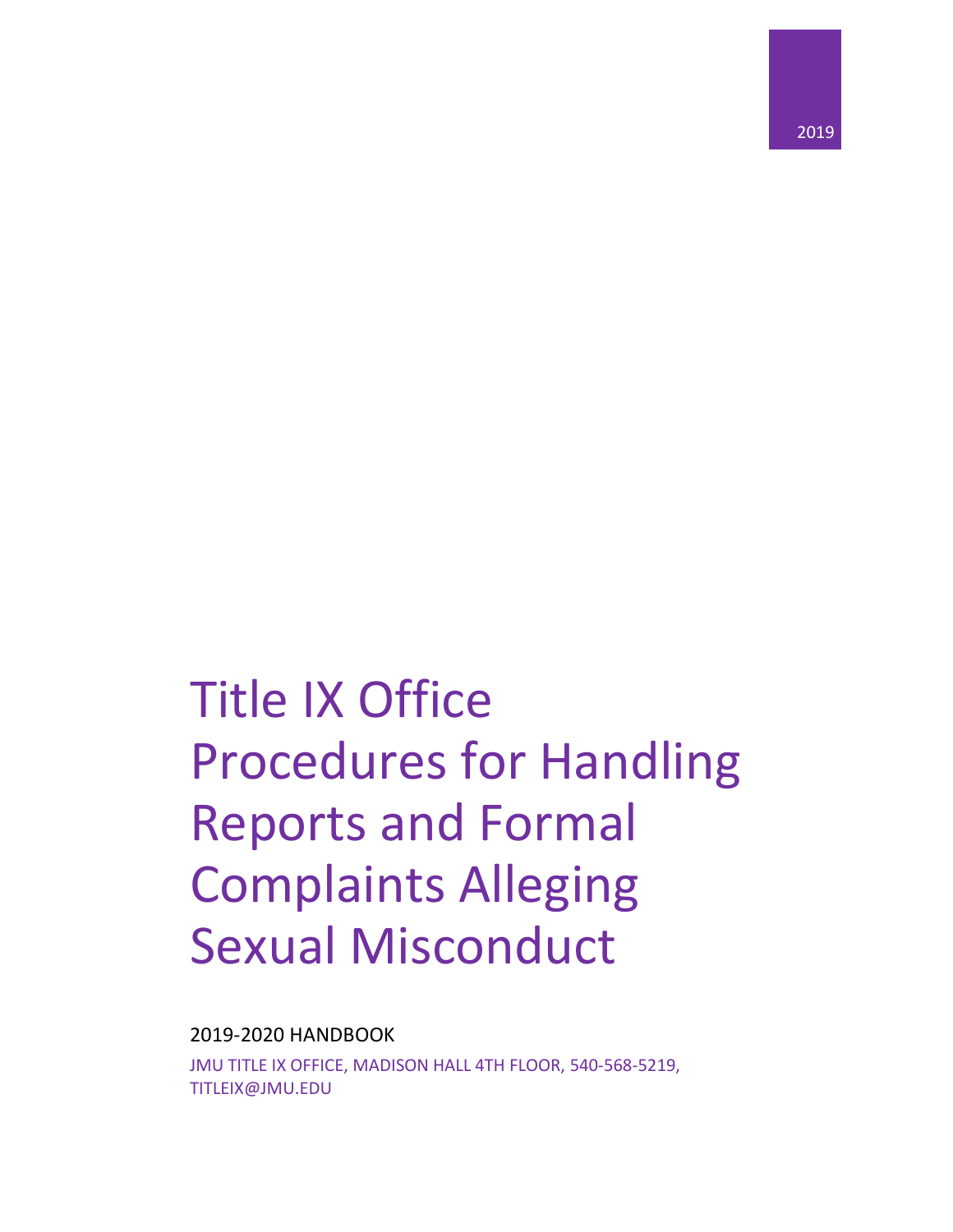# Contents

| Actions upon Completing an Initial Assessment of a Report Alleging Sexual Misconduct7 |  |
|---------------------------------------------------------------------------------------|--|
|                                                                                       |  |
|                                                                                       |  |
|                                                                                       |  |
|                                                                                       |  |
|                                                                                       |  |
|                                                                                       |  |
|                                                                                       |  |
|                                                                                       |  |
|                                                                                       |  |
| Other Interim Measures and Resources Available to Employees On-Campus 10              |  |
|                                                                                       |  |
|                                                                                       |  |
|                                                                                       |  |
|                                                                                       |  |
|                                                                                       |  |
|                                                                                       |  |
|                                                                                       |  |
|                                                                                       |  |
| Written notification of the Formal Complaint for the Reporter and Respondent 13       |  |
| Notification about Transcript Notation-Formal Complaints Alleging Sexual Violence  14 |  |
|                                                                                       |  |
|                                                                                       |  |
|                                                                                       |  |
|                                                                                       |  |
|                                                                                       |  |
|                                                                                       |  |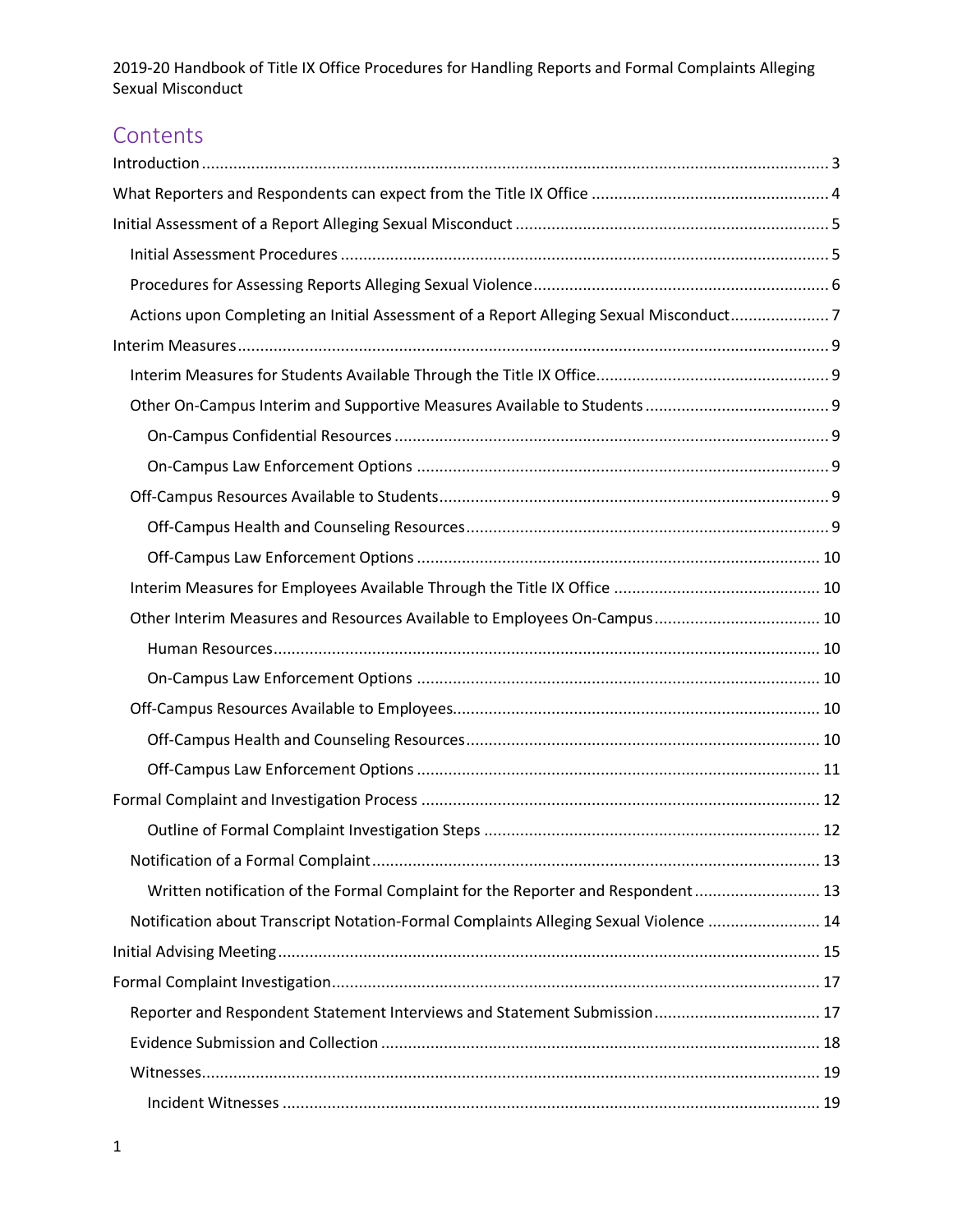| Procedures for JMU Community Members who are named as Incident Witnesses 19      |  |
|----------------------------------------------------------------------------------|--|
| Procedures for Non-JMU Community Members who are named as Incident Witnesses 20  |  |
| Incident Witness Statement and Evidence Collection and Submission Procedures  20 |  |
|                                                                                  |  |
|                                                                                  |  |
|                                                                                  |  |
|                                                                                  |  |
|                                                                                  |  |
| Title IX Coordinator or Designees Role in Campus Adjudication Proceedings 23     |  |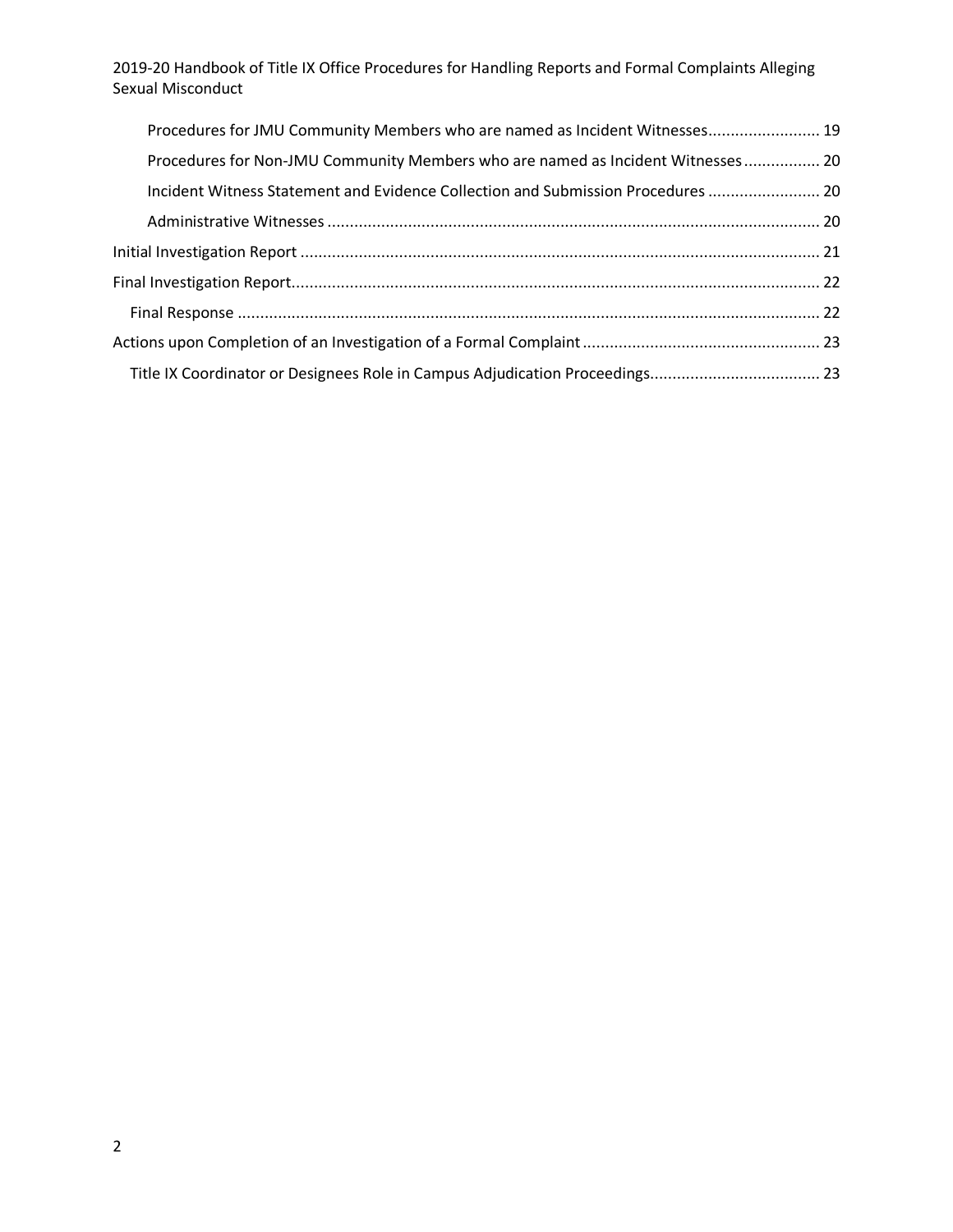## Introduction

This handbook details the procedures used by the James Madison University Title IX Office for receiving and responding to reports of alleged sexual misconduct as well as investigating Formal Complaints of sexual misconduct that are filed with the Title IX Office in accordance with University Policy 1340 Sexual Misconduct. *Unless otherwise stated in these procedures, definitions for terms can be found in* Policy 1340.

The university encourages anyone who directly experiences or becomes aware of sexual misconduct involving JMU community members, or that occurs during an official university program or activity, or occurs on university-controlled, university-owned, or university-leased property to report the incident immediately to the Title IX Office (540-568-5219) or the James Madison University Police Department (emergencies: 540-568-6911, non-emergencies: 540-568-6912).

A reporter who reasonably believes they have been subjected to sexual misconduct may choose to make a report in good faith to the Title IX Office and to law enforcement and may pursue either or both options at the same time. A Reporter who wishes to pursue criminal action in addition to, or, instead of making a report under these procedures should contact law enforcement directly.

Title IX Office employees (also referred to in these procedures as "Title IX Coordinator or designee") receive annual training on the issues related to sexual misconduct (including sexual assault, relational violence, and stalking). They also receive annual training on how to conduct investigations that are fair and impartial, provide parties with notice and opportunity to be heard, protect the safety of involved parties and the university community, and promote accountability.

The Title IX Office communicates with university community members using the university community member's assigned JMU email address. As laid out in University Policy 1209, university community members are responsible for regularly checking and maintaining their assigned email accounts.

Email correspondence including notifications sent by the Title IX Office are considered received 24 hours after the date and time the correspondence was sent.

Meetings under these procedures will generally be scheduled during regular university business hours, which are Monday-Friday, 8:00 AM – 5:00 PM, unless the university is closed. If the Title IX Coordinator or designee assigns a meeting time and date to a party participating in these procedures, such meetings for students will be set around the student's academic schedule. Such meetings for employees will be scheduled to take place during regular university business hours.

Anticipated timelines, deadlines, restrictions, or procedures detailed in this handbook will not be altered except in necessary or extreme circumstances, in order to uphold the intent of the process, as determined by the Title IX Coordinator or designee. If an extension is granted, the Reporter and Respondent in a Formal Complaint will be informed of the reason for the extension.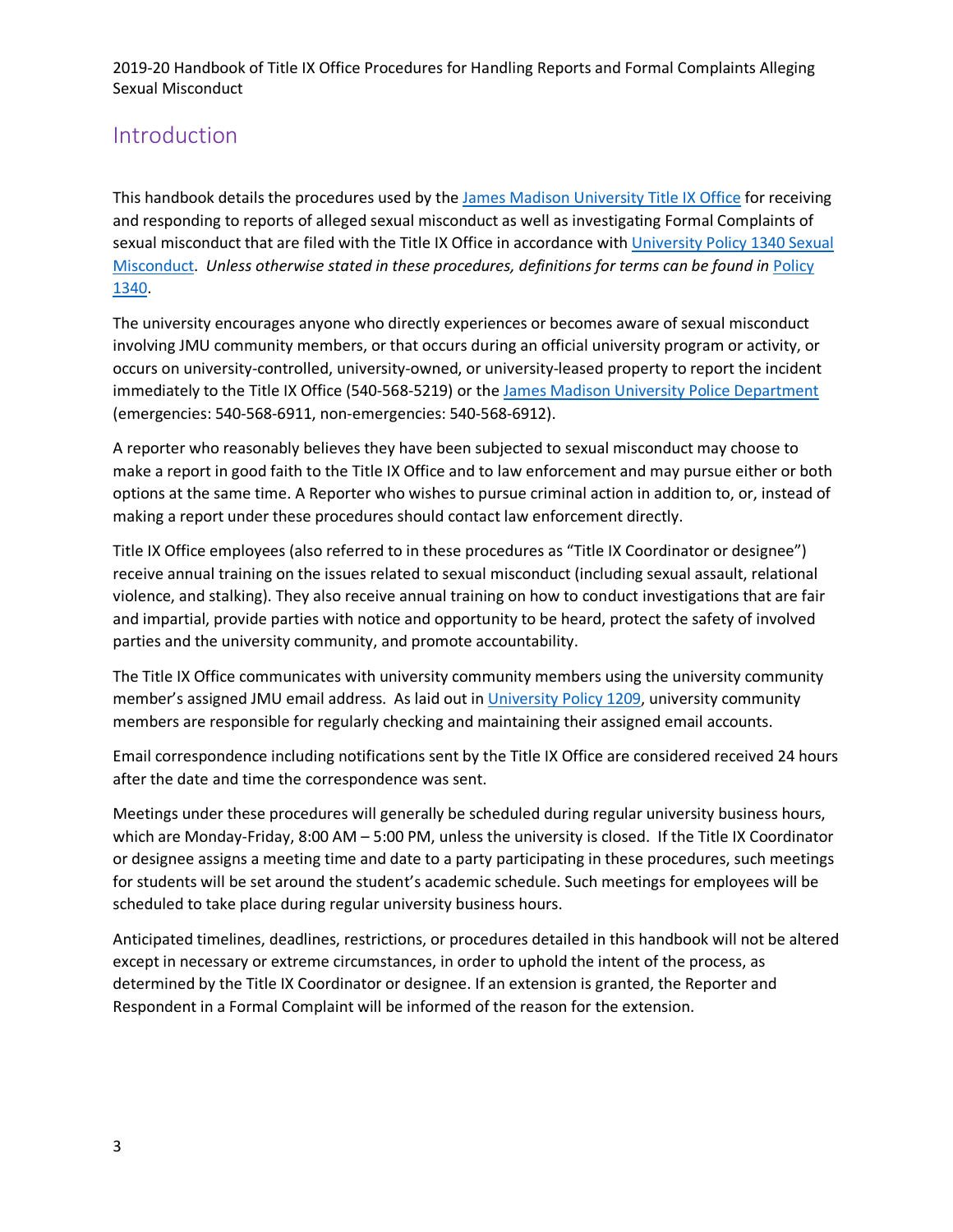# What Reporters and Respondents can expect from the Title IX Office

- Written notice of a Formal Complaint and the procedures the Title IX Office will use to investigate the Formal Complaint.
- A reasonably prompt and equitable investigation of a Formal Complaint.
- The opportunity to offer information, statements, responses, evidence, and identify Incident Witnesses at set points during the investigation of a Formal Complaint.
- Timely and equal access to information that will be used during the investigation of the Formal Complaint and will be included in the Initial Investigation Report and Final Investigation Report.
- The opportunity to respond in writing to the Initial Investigation Report and Final Investigation Report provided the written responses are submitted to the Title IX Coordinator or designee by the established deadlines.
- Privacy in accordance with these procedures, Policy 1340, and applicable state and federal law governing privacy of student and employee information.
- Reasonably available Interim Measures.
- The opportunity to articulate concerns or issues about these procedures.
- Timely notice of all meetings and proceedings in accordance with these procedures.
- The opportunity to bring a support person of their choice to any meetings and proceedings under these procedures provided the support person's schedule allows for their attendance. Meetings and proceedings are not scheduled around the availability of support persons.
- Reasonable time to prepare for meetings and to respond in accordance with these procedures.
- Written notice of the reasons for any extensions to deadlines or timeframes.
- Written notice of the date the Title IX Coordinator or designee sends the Final Investigation Report to the university authority responsible for adjudicating the Formal Complaint.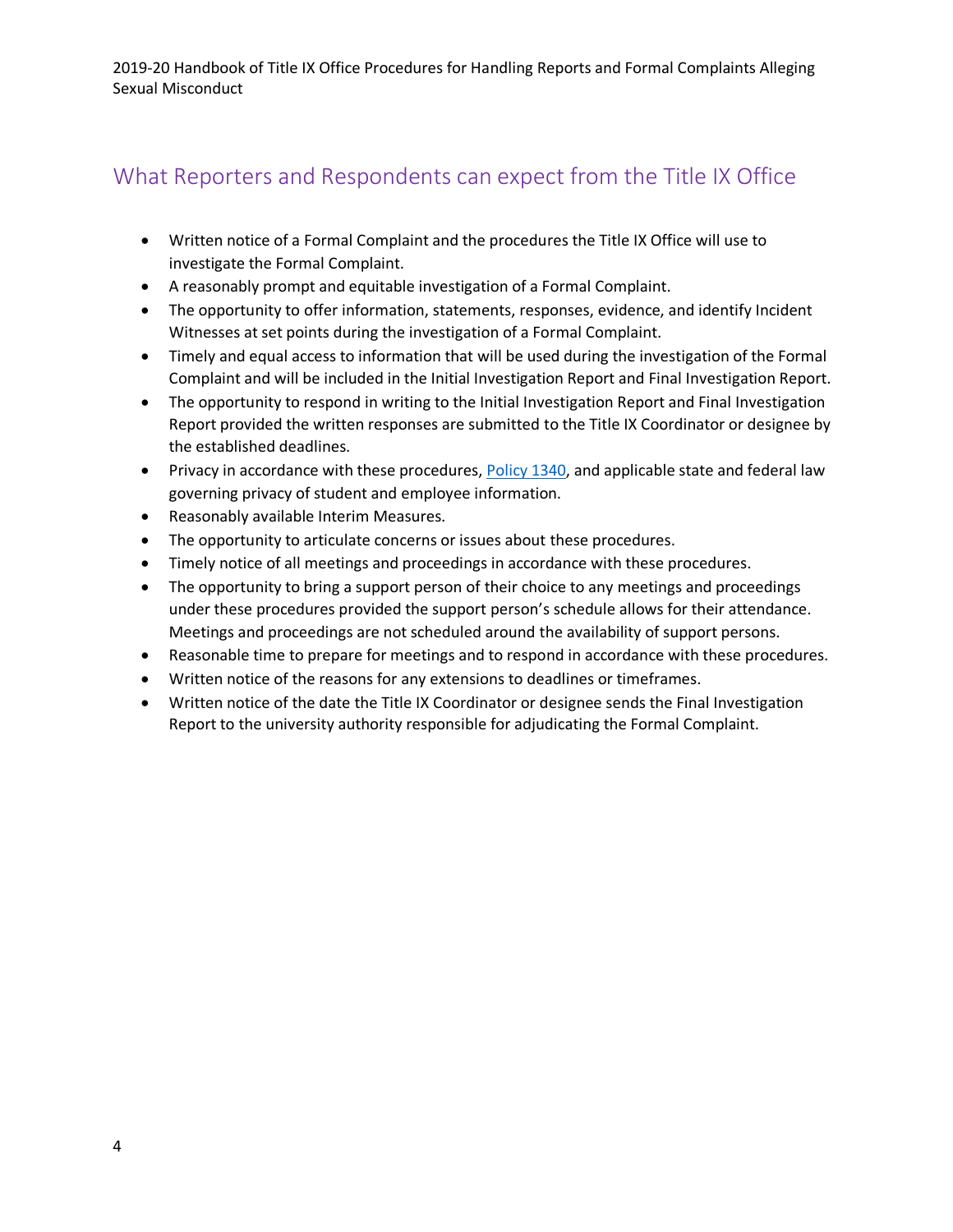# Initial Assessment of a Report Alleging Sexual Misconduct

Upon receipt of a report alleging sexual misconduct, the Title IX Coordinator or designee will make an initial assessment of the reported information to determine eligibility as defined in Policy 1340 and identify any immediate health or safety concerns raised by the report. The Title IX Coordinator or designee is not assessing or determining responsibility. The presumption is that no policy violation has occurred unless proven otherwise in a campus adjudication process by a preponderance of the evidence.

#### Initial Assessment Procedures

In addition to determining eligibility and identifying any immediate health and safety concerns, the Title IX Coordinator or designee's initial assessment includes:

- Determining whether the information contained in the report alleges sexual misconduct as defined in Policy 1340. *If the report alleges another form of conduct prohibited by university policy and/or law, The Title IX Coordinator or designee may refer the report directly to the university authority responsible for receiving and responding to those reports.* The Title IX Coordinator or designee will ensure that the Reporter is informed of any referrals.
- Determining if the report provides names and/or any other information that personally identifies the Reporter, Respondent, any Incident Witnesses, and/or any third party with knowledge of the alleged incident.
- Ascertaining the ages of the Reporter and Respondent, if known, and, if either is a minor, contacting the appropriate authorities if required by the nature of the reported incident.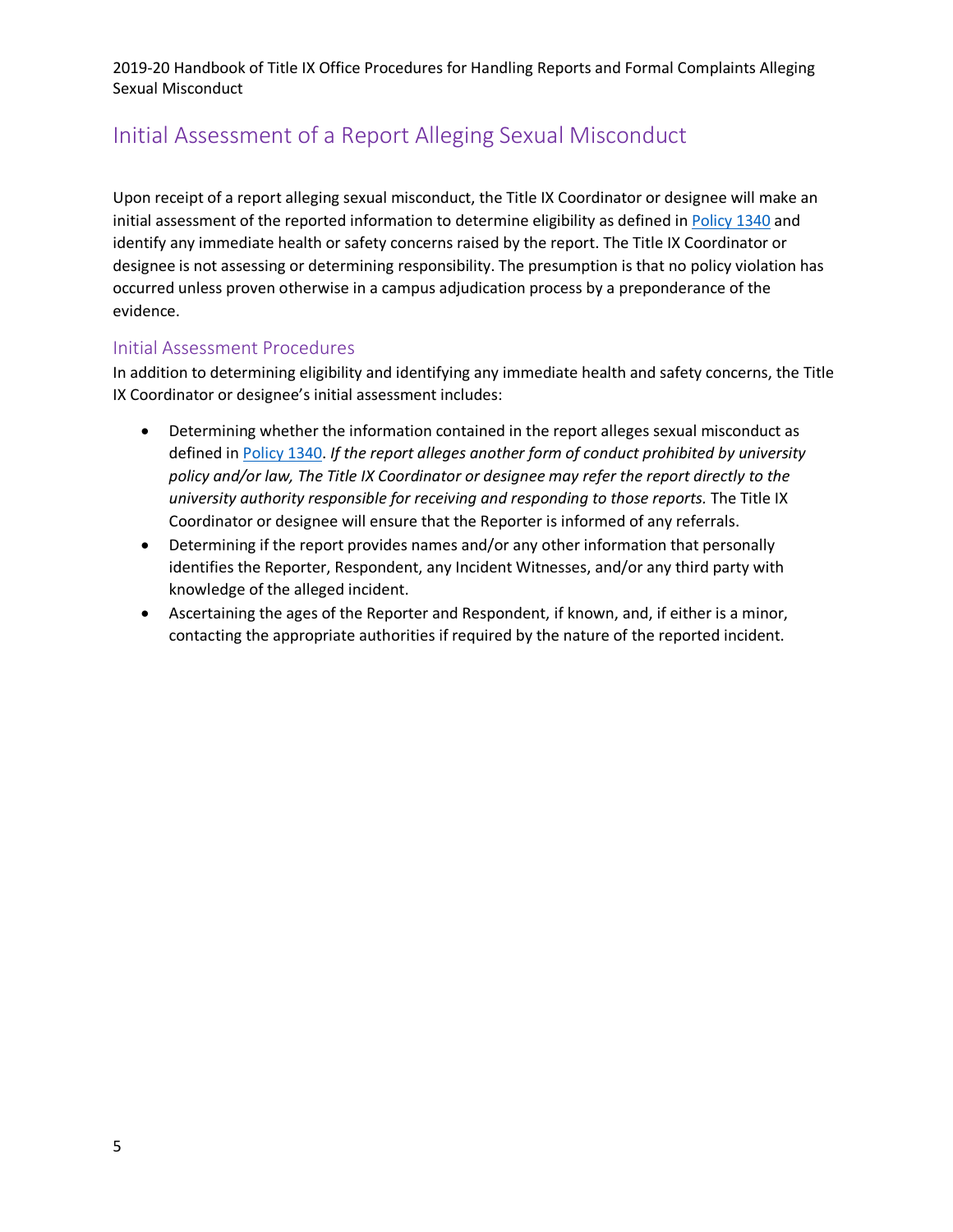#### Procedures for Assessing Reports Alleging Sexual Violence

Upon receipt of a report alleging sexual violence, the Title IX Coordinator or designee will notify the Sexual Violence Review Committee (SVRC) of the existence of the report.

The SVRC is composed of the Title IX Coordinator or designee, a Student Affairs administrator, and a member of the JMU Police Department. The SVRC carries out the university's obligations for responding to reports of sexual violence in accordance with Virginia Code § 23.1-806.

The SVRC will convene within 72 hours of notification by the Title IX Coordinator or designee to review the reported information and will convene again as necessary as new information is obtained.

If the SVRC determines that the disclosure of the information, including personally identifiable information, is necessary to protect the health and/or safety of the Reporter or other university community members, the university police representative on the SVRC shall immediately disclose all reported information to the law enforcement agency responsible for investigating the alleged incident of sexual violence. The provision shall not apply if the law enforcement agency responsible for investigating the alleged act of sexual violence is located outside the United States. If a disclosure to law enforcement is deemed necessary, the Title IX Coordinator or designee who is on the SVRC will notify the Reporter.

If the alleged act of sexual violence would constitute a felony, which could be prosecuted under Virginia Criminal law, the representative of the university police on the SVRC shall inform the SVRC, and within 24 hours of such determination, consult with the attorney of the commonwealth responsible for prosecuting the alleged act of sexual violence. The university police representative will provide to that prosecutor the information received by the SVRC, without disclosing personally identifiable information, unless such information was disclosed to the law enforcement agency responsible for investigating the alleged act of sexual violence as described in these procedures and Virginia Code § 23.1-806. If a disclosure to the commonwealth's attorney responsible for prosecuting the alleged act of sexual violence is deemed necessary, the Title IX Coordinator or designee who is on the SVRC will notify the Reporter.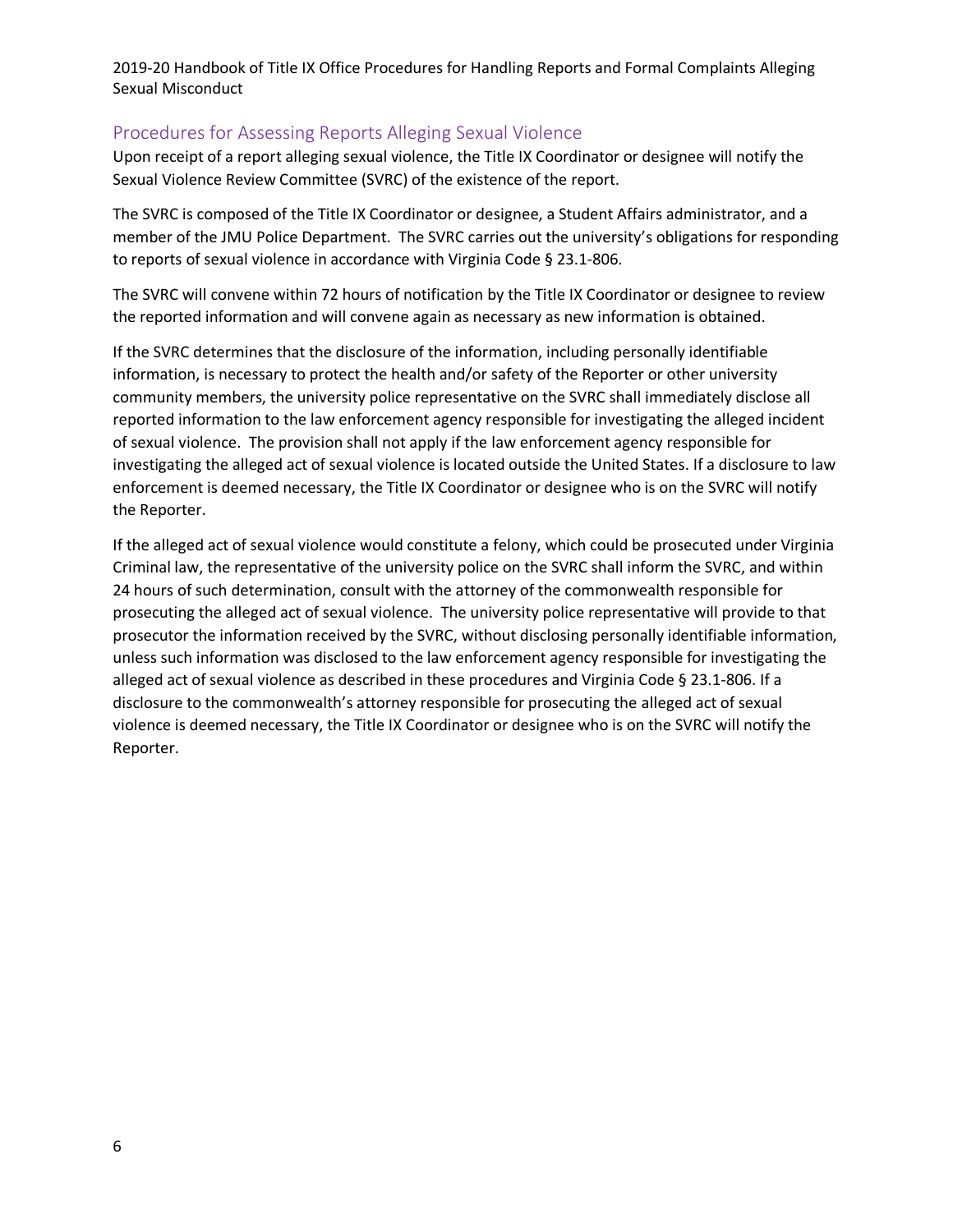## Actions upon Completing an Initial Assessment of a Report Alleging Sexual Misconduct

Upon completion of an initial assessment of a report alleging sexual misconduct, the Title IX Coordinator or designee will make reasonable attempts to notify the Reporter of the following:

- The right to seek medical treatment and the importance of preserving any evidence.
- The right to contact law enforcement at any time, the right to decline to contact law enforcement, and information on how to seek safety measures with the assistance of law enforcement.
- University and community resources and interim measures that may be available (including counseling, medical, advocacy, law enforcement, visa and Immigration information, temporary housing, No Contact Orders, etc.), the right to seek those resources, how to request those resources, and which resources are available without filing a Formal Complaint.
- The right to bring a support person of their choice to any meetings or proceedings under these procedures provided the support person's schedule allows for their attendance. Meetings and proceedings are not scheduled around the availability of support persons.
- The types of reports of sexual misconduct that are eligible, pursuant to Policy 1340, for the filing of a Formal Complaint, the process for filing a Formal Complaint, the investigation procedures used to investigate Formal Complaints, and information about the procedures used by the university to adjudicate Formal Complaints of sexual misconduct.
- Measures that are reasonably available to address any concerns or lessen barriers to filing a Formal Complaint and participating in the investigation of a Formal Complaint. This includes informing Reporters that the university will not pursue alleged policy violations of J38-101 Alcohol or J38-102 Drugs, for students who are reporting alleged sexual misconduct on their own behalf or for students who participate as witnesses in the Investigation and adjudication of Formal Complaints of sexual misconduct in accordance with Policy 1340, these procedures, and J34-100 Sexual Misconduct.
- The procedures the university uses for responding to reports alleging sexual violence pursuant to state law and that if a disclosure to law enforcement and/or the commonwealth's attorney is deemed necessary to comply with state law, that all information that was reported including personally identifying information may be shared with law enforcement and/or the commonwealth's attorney responsible for prosecuting the alleged act of sexual violence.
- The University's prohibition on retaliation.
- The Title IX Coordinator or designee's contact information and that the Reporter may contact the Title IX Coordinator or designee to schedule an appointment and/or to discuss resources.

Generally, the Reporter will not be obligated to respond to the information provided by the Title IX Coordinator or designee and the decision about what if any resources to utilize will rest with the Reporter.

The decision to initiate a Formal Complaint for allegations of sexual misconduct will generally rest with the Reporter. If the university determines there is an elevated risk to community and/or individual safety, the university may elect to override the preference of a Reporter and instruct the Title IX Office to move forward with initiating a Formal Complaint in order to conduct an investigation. In those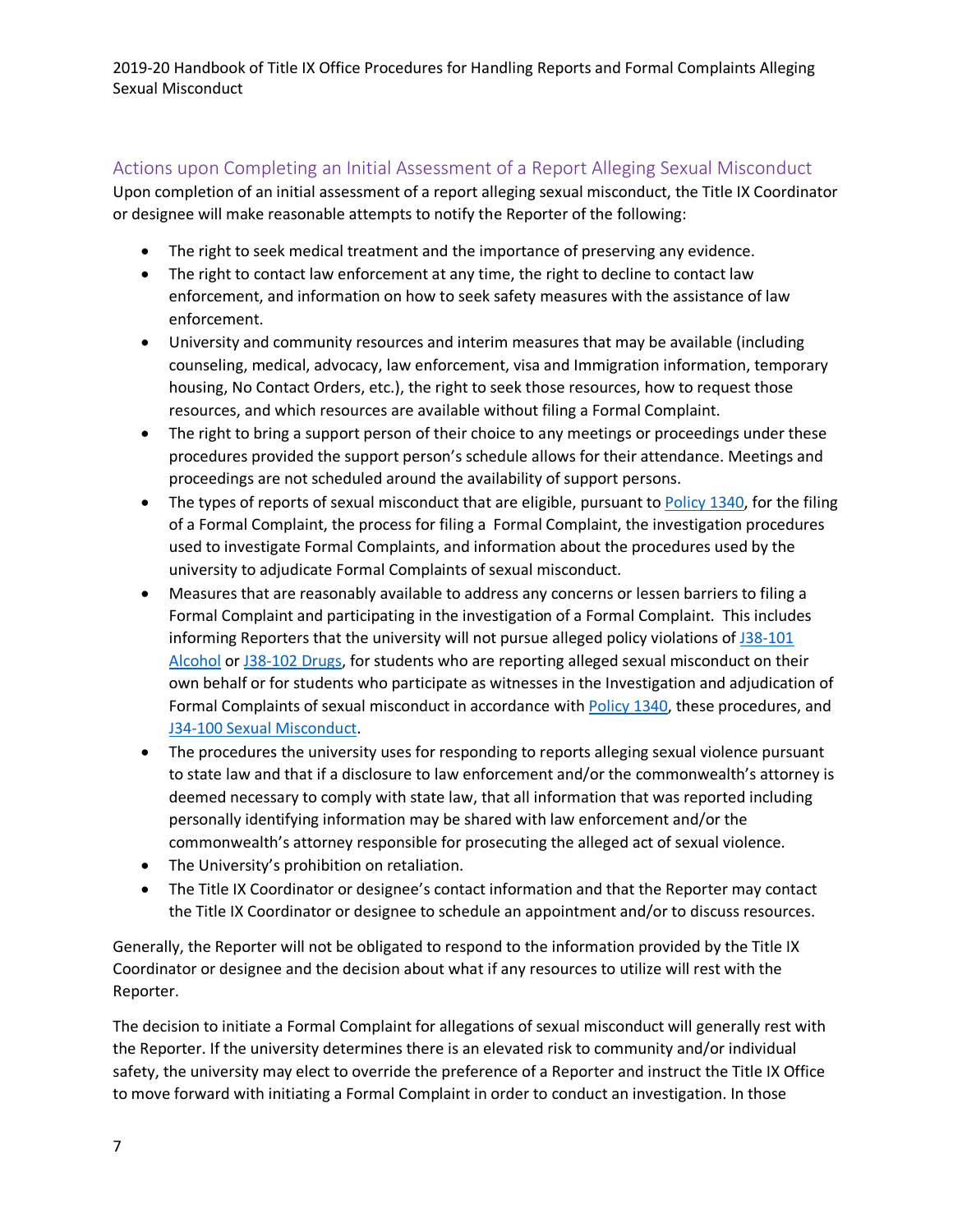circumstances, the Title IX Coordinator or designee will ensure the Reporter is notified of the university's decision and provided opportunities to participate in the investigation of the Formal Complaint.

Prior to the filing of a Formal Complaint alleging sexual misconduct, the Title IX office generally will only contact Respondents if the Title IX Coordinator or designee implements a No Contact Order or other Interim Measure that directly affects the Respondent.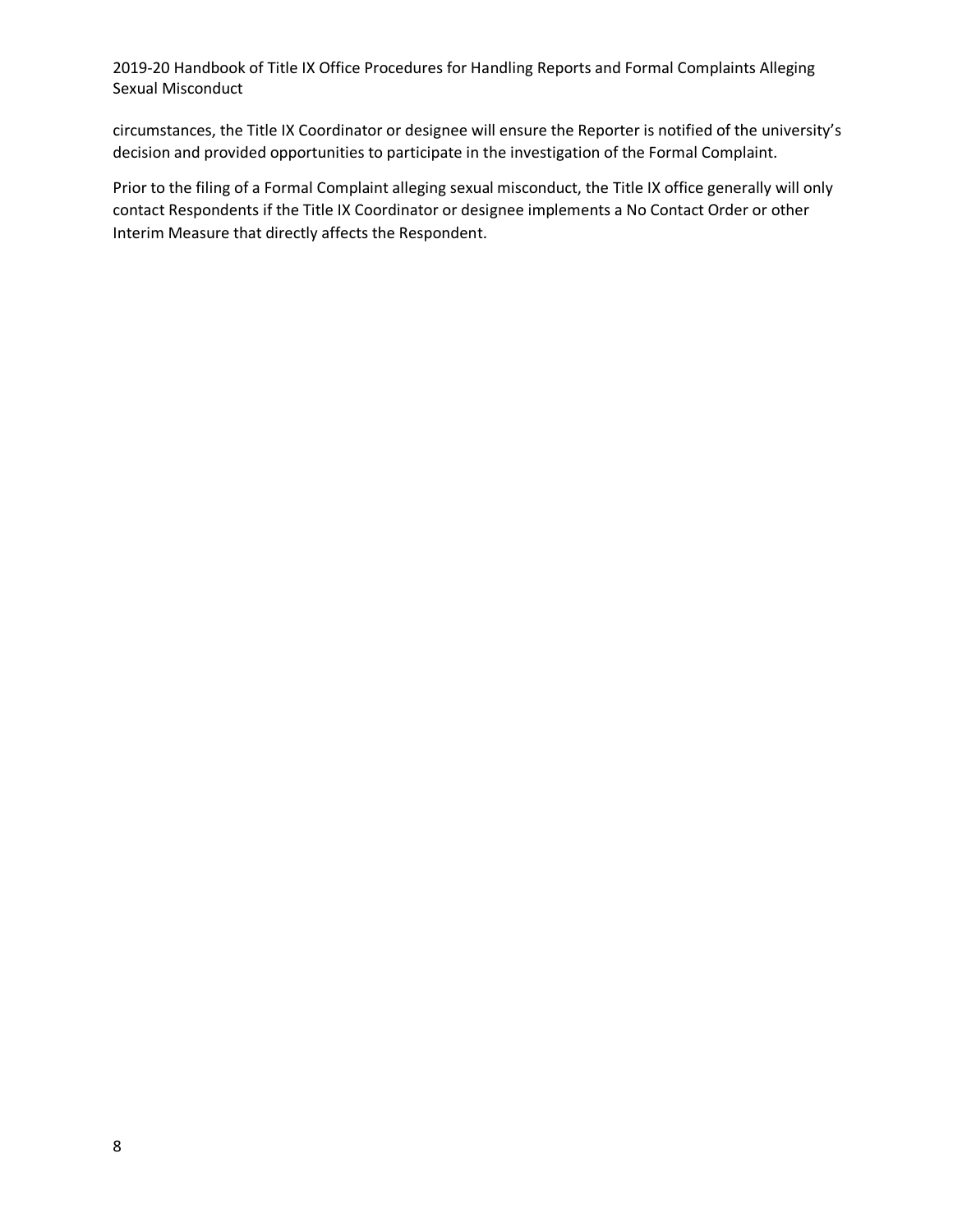## Interim Measures

The following is a listing of reasonably available Interim Measures that may be available to Reporters and Respondents.

## Interim Measures for Students Available Through the Title IX Office

- Academic supports, which may include assistance with class adjustments, withdrawals, and communication with faculty about absences and requests for additional time on assignments, make up work, etc.
- Assistance with on campus housing matters and temporary alternative on campus housing arrangements.
- Assistance connecting with law enforcement and confidential resources.
- Issuance of No Contact Orders when both the Reporter and Respondent are JMU Community Members.

## Other On-Campus Interim and Supportive Measures Available to Students

### On-Campus Confidential Resources

Confidential Survivor Advocacy: University Health Center, Student Success Center First Floor, 540-568-2831. Advocates are available 8:00 AM – 5:00 PM Monday-Friday by appointment. Walk-ins are welcome during the school year. Services offered include accompaniment to law enforcement to obtain protective orders or to report a crime, safety planning, and information about a broad range of supportive resources available on campus and off.

JMU Counseling Center: Third Floor, Student Success Center, First appointments are available on a walk-in basis Monday-Friday, 10:00 AM – 3:00 PM.

University Health Center: Student Success Center First and Second Floor, 540-568-6178. A wide range of medical services is available by appointment including medical exams and STI testing. Urgent Care is also available on a walk-in basis.

#### On-Campus Law Enforcement Options

James Madison University Police To report crimes that happen on campus call non-emergency 540-568-6912, Emergencies 540-568-6911.

Safety Escorts: 540-568-6913. Available on campus to students free of charge.

Off-Campus Resources Available to Students

#### Off-Campus Health and Counseling Resources

The Collins Center: 217 S. Liberty Street, Harrisonburg, VA 22801, Low or no-cost counseling and survivor advocacy resources and 24 hour crisis hotline for survivors(540-432-6430).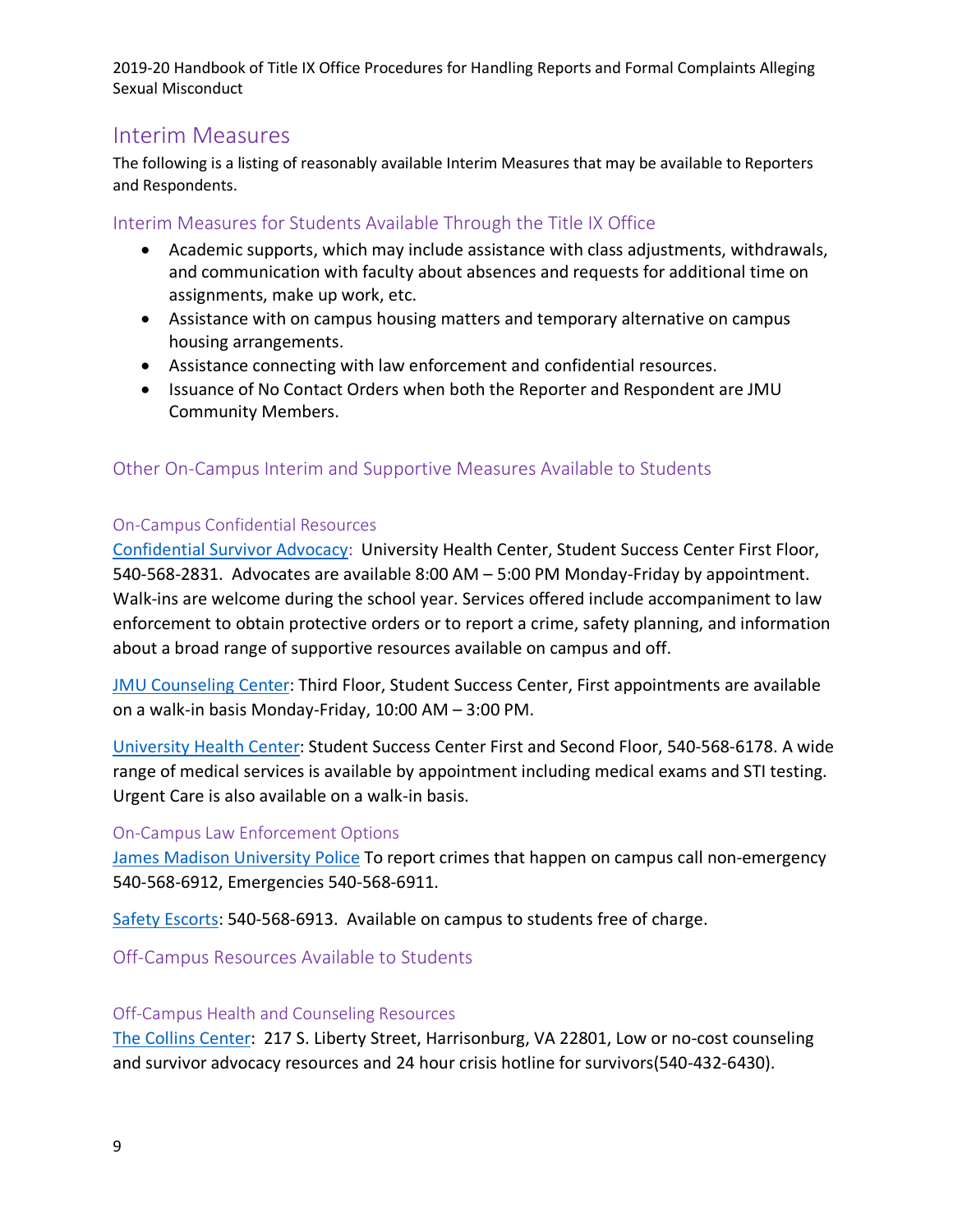Sentara RMH: 2010 Health Campus Drive, Harrisonburg, 22801. Wide variety of medical services available including SANE exams and STI testing.

#### Off-Campus Law Enforcement Options

Harrisonburg Police Department: To report crimes that take place in the City of Harrisonburg call Non-Emergencies: 540-434-4436, Emergencies: 911.

Rockingham County Sherriff's Office: To report crimes that take place in Rockingham County call Non-Emergencies: 540-564-3800, Emergencies: 911.

Protective Orders: There are three types of Protective Orders available in Virginia. The Police and Survivor Advocates can answer questions about and accompany individuals to obtain protective orders.

#### Interim Measures for Employees Available Through the Title IX Office

- Issuance of No Contact Orders if the Reporter and Respondent are JMU Community Members.
- Assistance connecting with law enforcement.
- Assistance connecting with Human Resources.

#### Other Interim Measures and Resources Available to Employees On-Campus

#### Human Resources

Human Resources provides assistance to employees of the institution with accessing Interim Measures including but not limited to: accessing counseling and medical resources available through the employee's benefits package and communication with supervisors to explore on the job Interim Measures such as alternative work schedule and/or location.

#### On-Campus Law Enforcement Options

James Madison University Police To report crimes that happen on campus call non-emergency 540-568-6912, Emergencies 540-568-6911.

#### Off-Campus Resources Available to Employees

Harrisonburg Police Department: To report crimes that take place in the City of Harrisonburg call Non-Emergencies: 540-434-4436, Emergencies: 911.

Rockingham County Sherriff's Office: To report crimes that take place in Rockingham County call Non-Emergencies: 540-564-3800, Emergencies: 911.

#### Off-Campus Health and Counseling Resources

The Collins Center: 217 S. Liberty Street, Harrisonburg, VA 22801, Low or no-cost counseling and survivor advocacy resources and 24 hour crisis hotline for survivors(540-432-6430).

Sentara RMH: 2010 Health Campus Drive, Harrisonburg, 22801. Wide variety of medical services available including SANE exams and STI testing.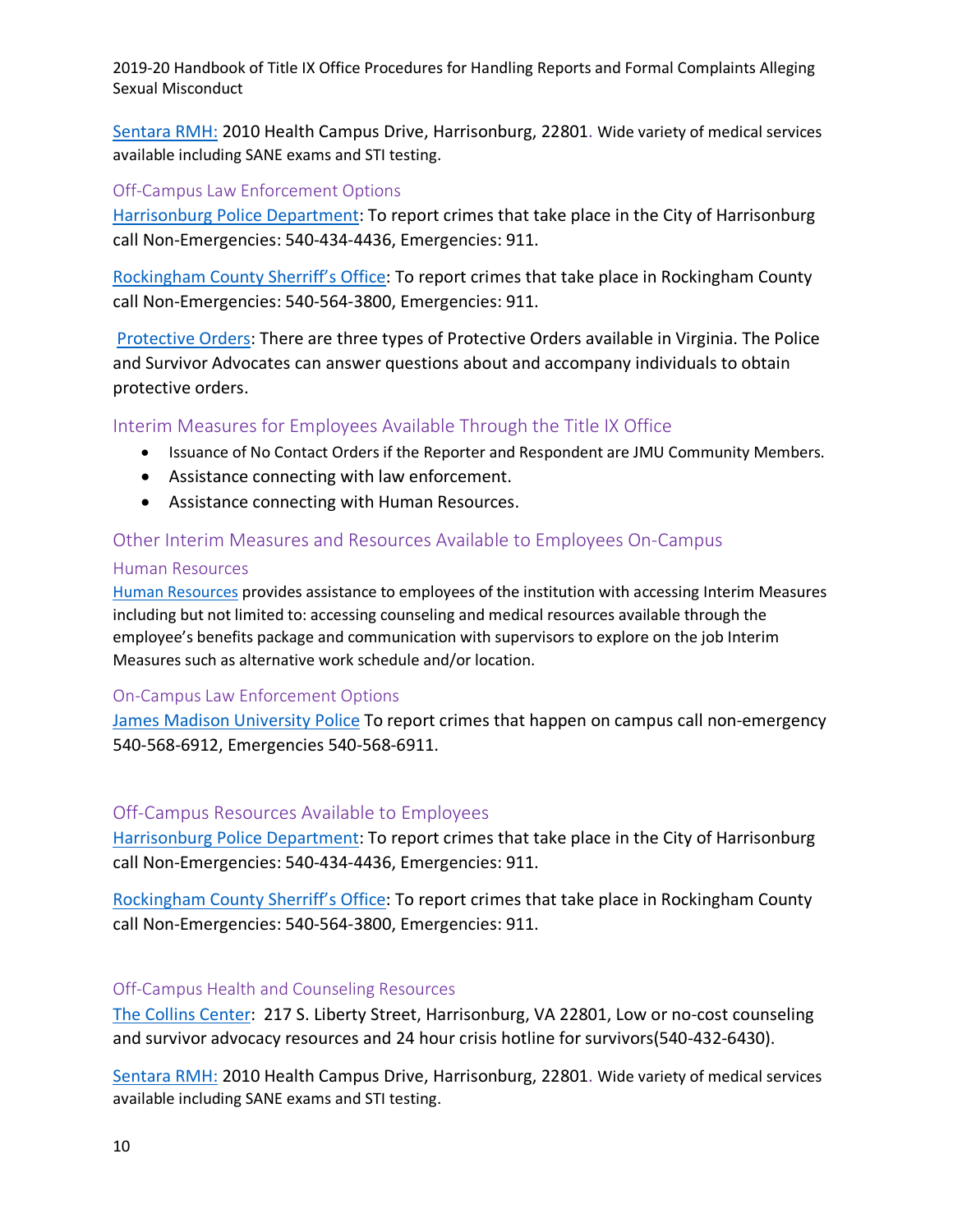## Off-Campus Law Enforcement Options

Protective Orders: There are three types of Protective Orders available in Virginia. The Police and Survivor Advocates can answer questions about and accompany individuals to obtain protective orders.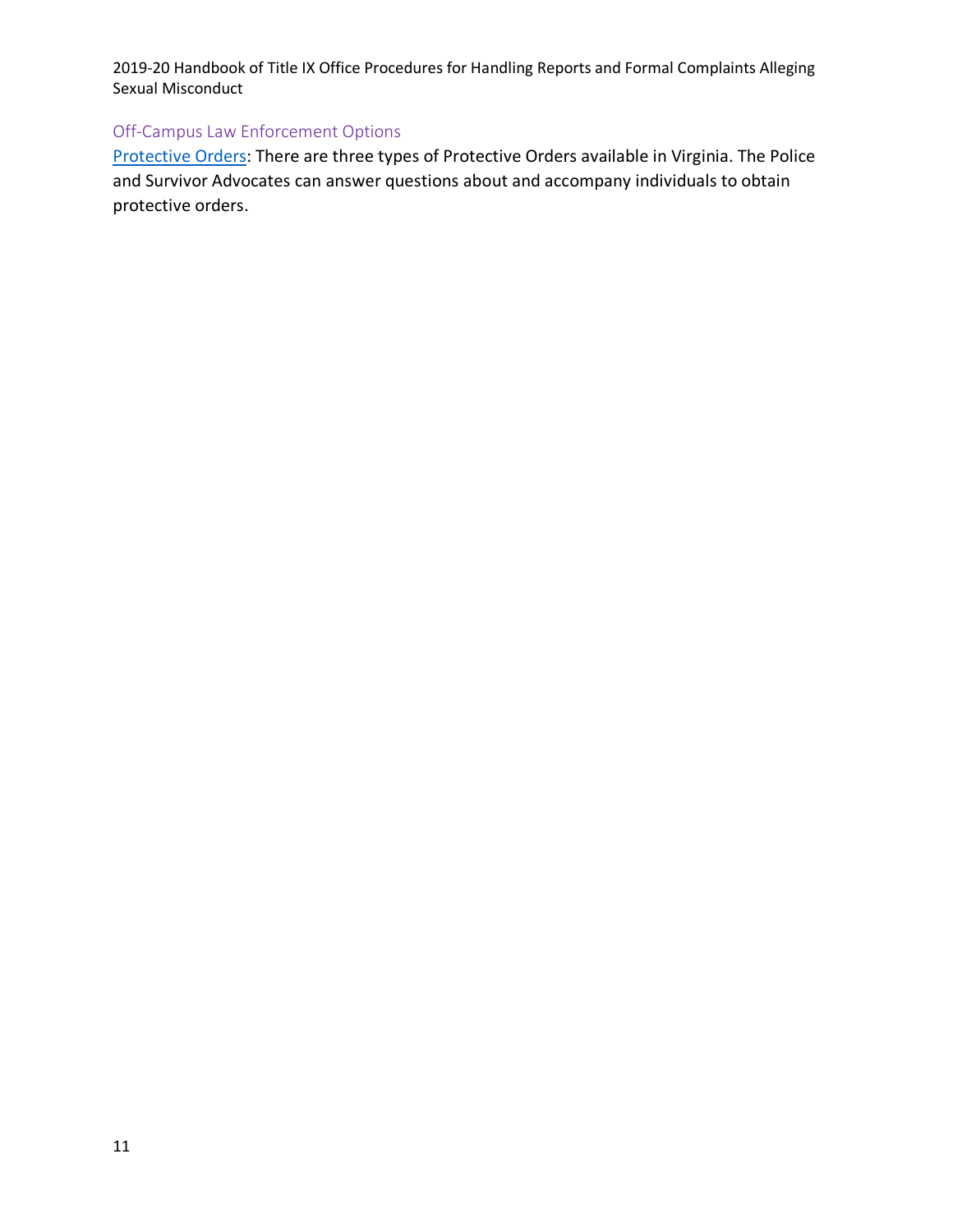# Formal Complaint and Investigation Process

The Title IX Office will use these procedures to administer the investigation of a Formal Complaint of sexual misconduct. Refer to Policy 1340 for information on what types of reports of alleged sexual misconduct are eligible for the filing of a Formal Complaint.

The Title IX Office does not adjudicate Formal Complaints of sexual misconduct. The role of the Title IX Coordinator or designee who is assigned to investigate a Formal Complaint of sexual misconduct is to serve as a neutral fact finder and not to make determinations about whether or not a policy violation has occurred.

#### Outline of Formal Complaint Investigation Steps

- $\circ$  The Reporter will initiate the Formal Complaint by meeting with the Title IX Coordinator or designee for an Initial Advising Meeting and signing a Formal Complaint form (see Initial Advising Meeting).
- $\circ$  The Title IX Coordinator or designee will notify the Respondent of the existence of the Formal Complaint (see Notification of a Formal Complaint).
- $\circ$  The Title IX Coordinator or designee will meet with the Respondent for an Initial Advising Meeting (see Initial Advising Meeting).
- $\circ$  The Reporter and Respondent will have the opportunity to provide their statements of the alleged incident(s) to the Title IX Coordinator or designee who is conducting the investigation. The Reporter and Respondent will also have the opportunity to submit evidence, and contact information for Incident Witnesses (see Formal Complaint Investigation).
- o The Title IX Coordinator or designee will collect statements from Incidents Witnesses (see Witnesses).
- o The Title Coordinator or designee will compile all information into an Initial Investigation Report (see Initial Investigation Report).
- $\circ$  The Reporter and Respondent will be provided an opportunity to review the Initial Investigation Report and submit additional evidence, statements, and Incident Witness contact information provided such information is submitted to the Title IX Coordinator or designee by the established deadline(s) (see Formal Complaint Investigation and Initial Investigation Report).
- $\circ$  The Title IX Coordinator or designee will compile a Final Investigation Report which will consist of the Initial Investigation Report, any materials submitted by the Reporter and Respondent after their review of the Initial Investigation Report, provided such materials were submitted by the established deadlines, and any additional witness interviews or statements collected by the Title IX Coordinator or designee (see Final Investigation Report).
- $\circ$  The Reporter and Respondent will be provided an opportunity to review the Final Investigation Report and submit a Final Response, which will be added to the Final Investigation Report, provided the Final Response is submitted to the Title IX Coordinator or designee by the established deadline (See Final Investigation Report and Final Response).
- o The Title IX Coordinator or designee will then transfer the Final Investigation Report to the university authority responsible for adjudicating the allegation of sexual misconduct that is the focus of the Formal Complaint (see Actions upon Completion of an Investigation of a Formal Complaint).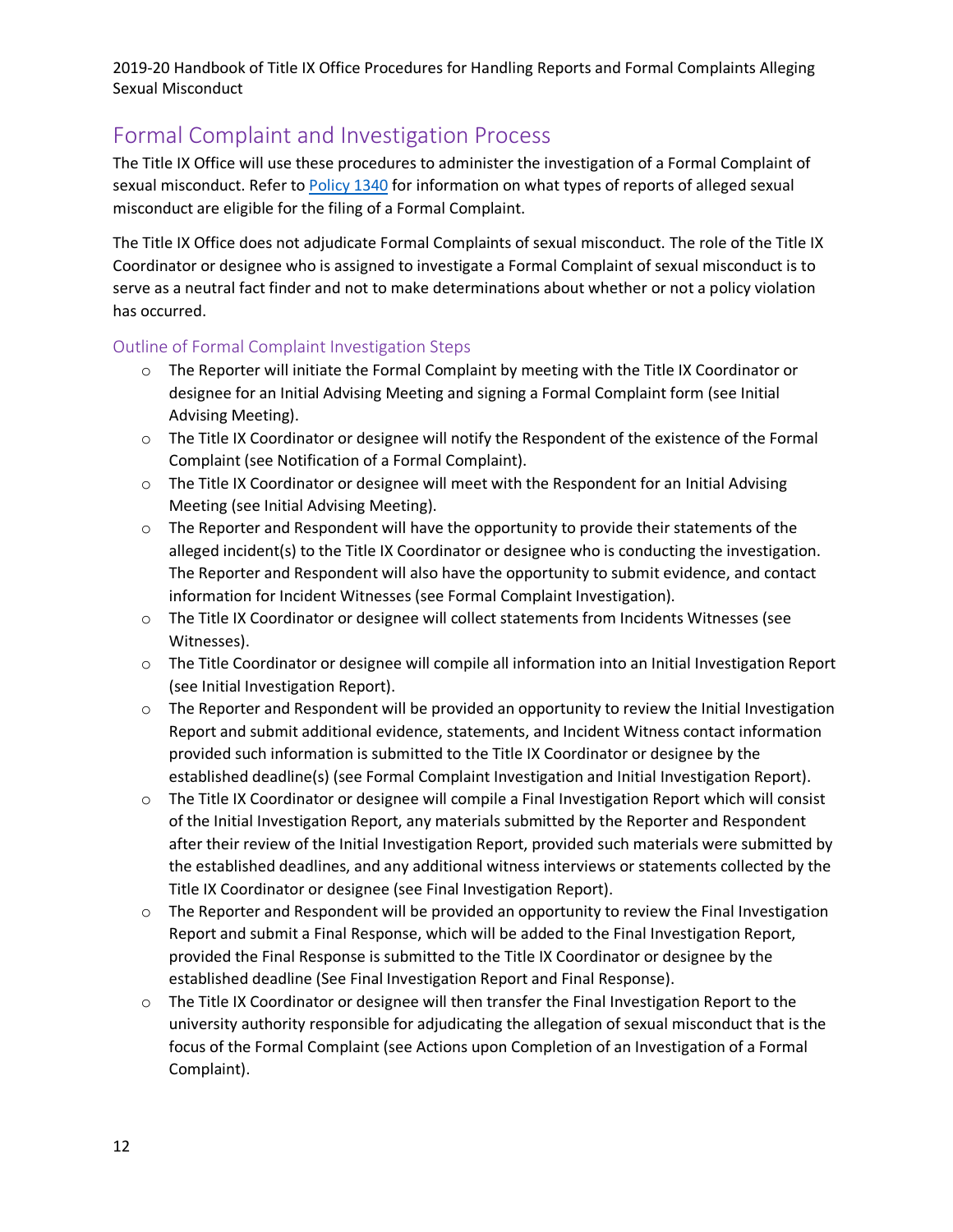## Notification of a Formal Complaint

For the purpose of these procedures, the Respondent will receive written notification from the Title IX Coordinator or designee of the Formal Complaint of alleged sexual misconduct. Written notification will be sent to the Respondent's official JMU email address. *The notification to the Respondent will also inform the respondent of the date, time, and location of their Initial Advising Meeting with the Title IX Coordinator or designee, which will generally occur five days after the written notification, is received by the Respondent* (see Introduction and Initial Advising Meeting).

The Reporter will also receive written notification from the Title IX Coordinator or designee that the Respondent has been notified of the Formal Complaint. The written notification to the Reporter will be sent to the Reporter's official JMU email address.

#### Written notification of the Formal Complaint for the Reporter and Respondent

Written notification of the Formal Complaint shall generally:

- o Identify the Reporter and Respondent.
- $\circ$  Specify the date(s), time(s), and location(s), if known, as well as the nature of the alleged incident(s) of sexual misconduct that is (are) the focus of the Formal Complaint.
- $\circ$  Identify the alleged violation(s) under Policy 1340 that is (are) the focus of the Formal Complaint. If the Respondent is a student, then the alleged violations of J34-100 Sexual Misconduct that are the focus of the Formal Complaint will also be included.
- o Identify the Title IX Coordinator or designee who will be carrying out the Investigation of the Formal Complaint and that in carrying out the investigation, the Title IX Coordinator or designee serves as a neutral fact finder.
- $\circ$  State that the presumption is that no policy violation has occurred unless proven otherwise in a campus adjudication process by a preponderance of the evidence.
- o State that the Title IX Office does not adjudicate Formal Complaints of sexual misconduct and that upon completion of the investigation of the Formal Complaint by the Title IX Coordinator or designee, that the Final Investigation Report will be transferred by the Title IX Coordinator or designee to the university authority responsible for adjudicating Formal Complaints.
- $\circ$  State that upon receipt of the Final Investigation Report, the adjudicating authority may charge the Respondent with any alleged violation of university policy in addition to charging them with allegation(s) of sexual misconduct that have been investigated by the Title IX Office.
- $\circ$  Explain the prohibition against retaliation for parties participating in procedures under Policy 1340.
- o Instruct the parties to preserve any potentially relevant evidence in any format.
- $\circ$  Provide instructions for accessing Policy 1340, these procedures, and if the Respondent in the Formal Complaint is a student, accessing J34-100 Sexual Misconduct.
- o State that once the Title IX Office has concluded the investigation into the Formal Complaint and sent the Final Investigation Report to the university authority responsible for adjudicating the Formal Complaint, that the adjudicating authority will not accept additional evidence, written statements, and responses from the Reporter or the Respondent specific to the allegations of sexual misconduct that are the focus of the Formal Complaint investigation.
- $\circ$  State that the university authority responsible for adjudicating the allegations of sexual misconduct that are the focus of the Formal Complaint will only permit Incident Witnesses who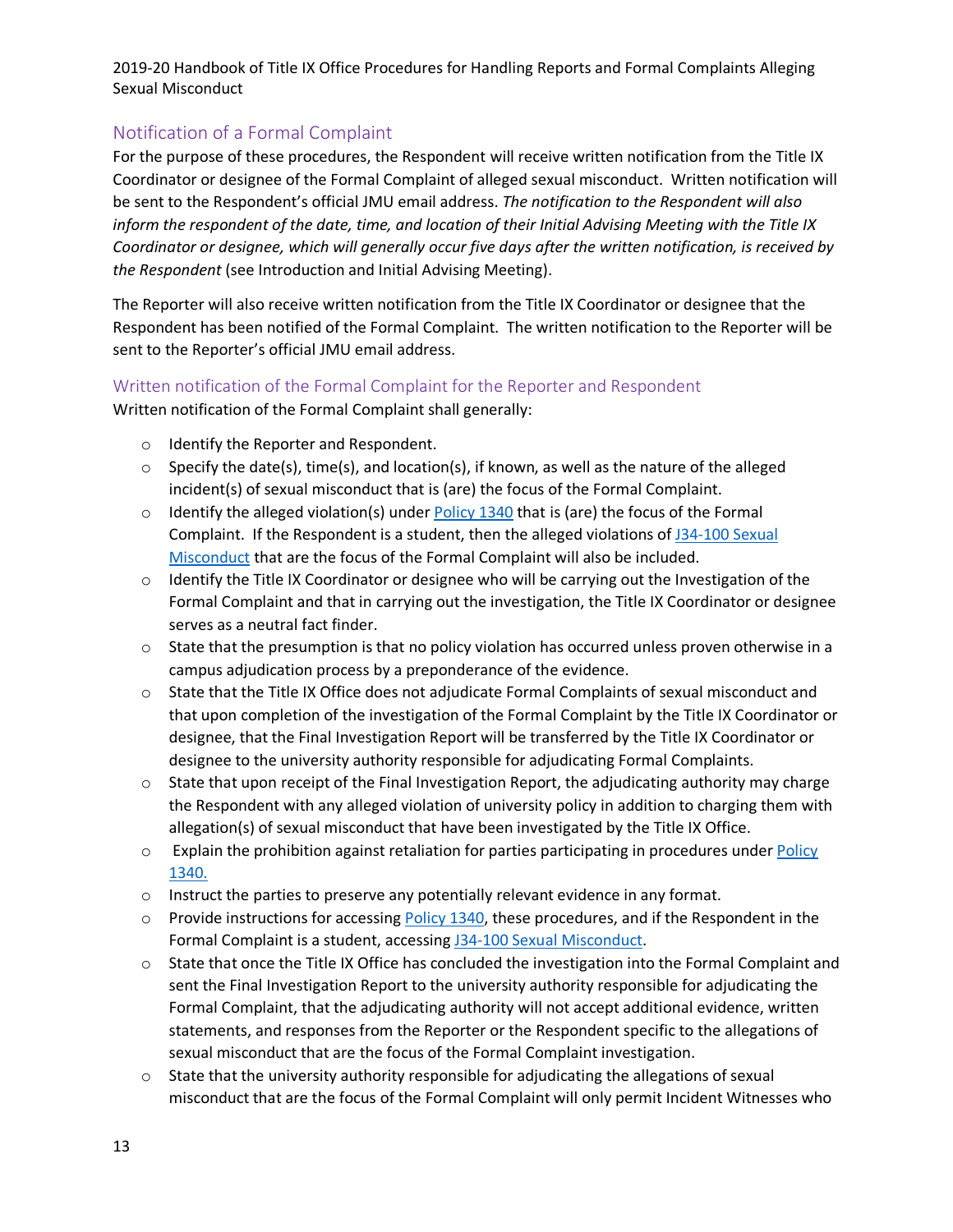participated in the investigation of the allegations of sexual misconduct that are the focus of the Formal Complaint by providing a statement to the Title IX Coordinator or designee with the ability to participate in the adjudication process for the formal complaint of sexual misconduct.

- $\circ$  Provide information about university and community resources and Interim Measures that may be available (including counseling, medical, law enforcement, visa and Immigration information, temporary housing, No Contact Orders, advocacy, etc.), the right to seek those resources, and how to request those resources.
- $\circ$  Inform the parties of the opportunity to bring a support person of their choice to any meetings or proceedings under these procedures, provided the support person's schedule allows for their attendance. Meetings and proceedings are not scheduled around the availability of support persons.
- $\circ$  Inform the parties of any No Contact Orders put in place and the parameters of the No Contact Order.

## Notification about Transcript Notation-Formal Complaints Alleging Sexual Violence

If a student respondent withdraws while under investigation for an allegation of sexual violence, defined as physical sexual acts perpetrated against a person's will or against a person incapable of giving consent, a notation will be placed on the student respondent's transcript until a final decision in the case is rendered. In cases where a student respondent is found responsible and suspended or expelled for sexual violence a notation will be placed on the student respondent's transcript for the duration of the suspension or expulsion.

Such notations will read, as applicable:

- Withdrew while under investigation for violation of Student Standards of Conduct
- Expelled for violation of Student Standards of Conduct
- Suspended for violation of Student Standards of Conduct

Student respondents receiving a transcript notation for a suspension will have it automatically removed by the Office of the Registrar once the suspension period has ended; notations in cases of expulsion are permanent.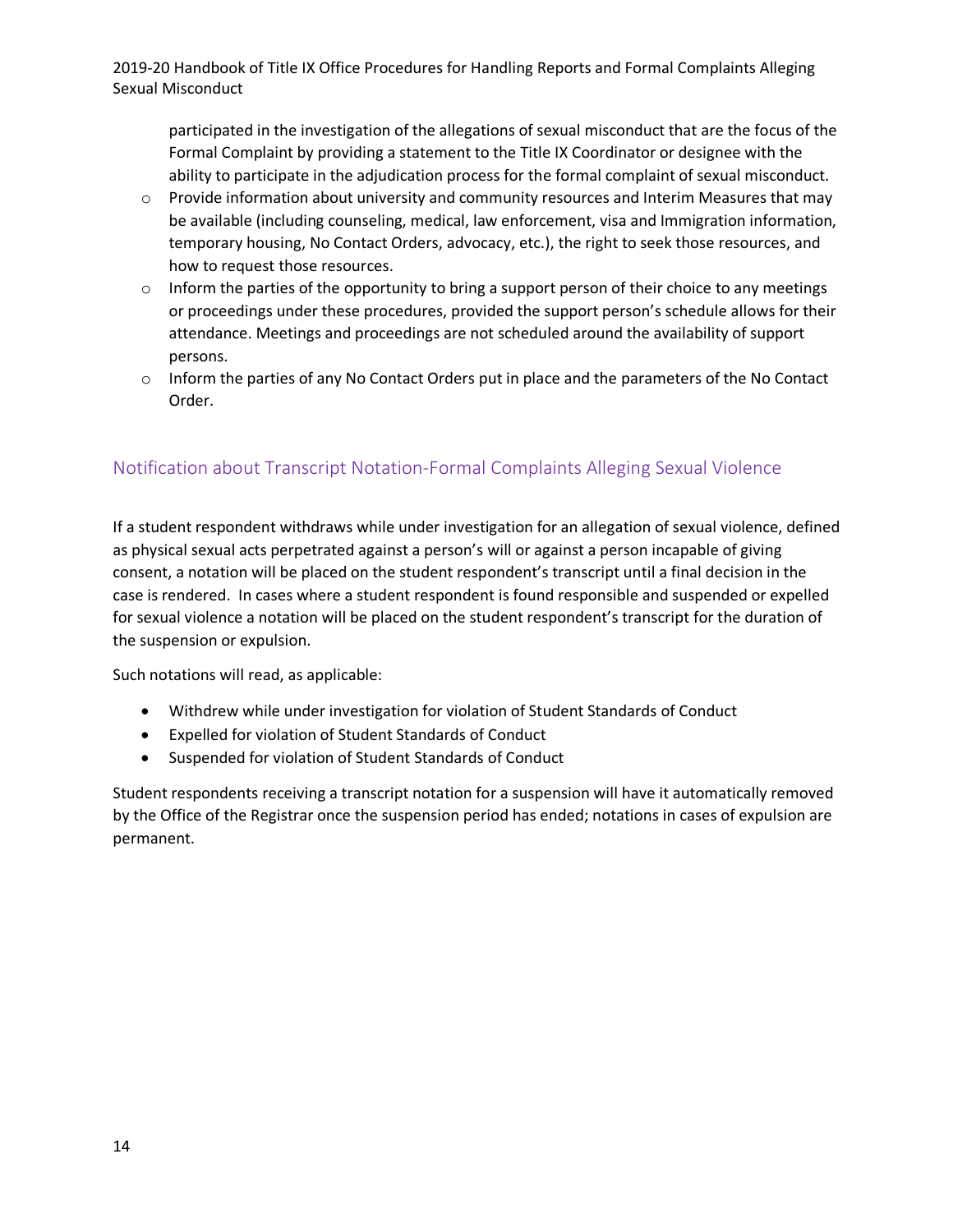# Initial Advising Meeting

Both the Reporter and Respondent will meet with the Title IX Coordinator or designee for an Initial Advising Meeting. The Title IX Office prefers that Initial Advising Meetings be conducted in person. However, arrangements can be made for an Initial Advising Meeting to occur over the phone or using another electronic medium the Title IX Office can reasonably access.

The Reporter will participate in an Initial Advising Meeting prior to signing the Formal Complaint Form. The Respondent will participate in the Initial Advising Meeting after the Respondent has received written notification from the Title IX Office of the Formal Complaint.

The Initial Advising meeting will not be used to collect statements, evidence, or witness information from the Reporter or Respondent. Rather, the purpose of the Initial Advising Meeting will be for the Title IX Coordinator or designee to answer any questions the party might have and:

- State that the Title IX Office does not adjudicate Formal Complaints of sexual misconduct and that the Title IX Coordinator or designee who will be carrying out the Investigation of the Formal Complaint serves as a neutral fact finder.
- Explain the procedures the Title IX Office uses to investigate Formal Complaints of sexual misconduct including deadlines for submitting information, reviewing the Initial Investigation Report, reviewing the Final Investigation Report, and submitting a final response for the Final Investigation Report and that upon completion of the investigation, the Title IX Coordinator or designee will transfer the Final Investigation Report to the university authority responsible for carrying out the adjudication of Formal Complaints of sexual misconduct.
- State that upon receipt of the Final Investigation Report, the adjudicating authority may charge the Respondent with any alleged violation of university policy in addition to charging them with allegation(s) of sexual misconduct that have been investigated by the Title IX Office.
- Review with the party that once the Title IX Office has concluded the investigation into the Formal Complaint and sent the Final Investigation Report to the university authority responsible for adjudicating the Formal Complaint, that the adjudicating authority will not accept additional evidence, written statements, and responses from the Reporter or the Respondent specific to the allegations of sexual misconduct that are the focus of the Formal Complaint investigation.
- Review with the party that the university authority responsible for adjudicating the allegations of sexual misconduct that are the focus of the Formal Complaint will only permit Incident Witnesses who participated in the investigation of the allegations of sexual misconduct that are the focus of the Formal Complaint by providing a statement to the Title IX Coordinator or designee with the ability to participate in the adjudication process for the Formal Complaint of sexual misconduct.
- Remind the party of the opportunity to bring a support person of their choice to any meetings or proceedings under these procedures, provided the support person's schedule allows for their attendance. Meetings and proceedings are not scheduled around the availability of support persons.
- State that the presumption is that no policy violation(s) has/have occurred unless proven otherwise in a campus adjudication process by a preponderance of the evidence.
- Offer information about and/or referral to Interim Measures available through the Title IX Office, other university offices, and the community.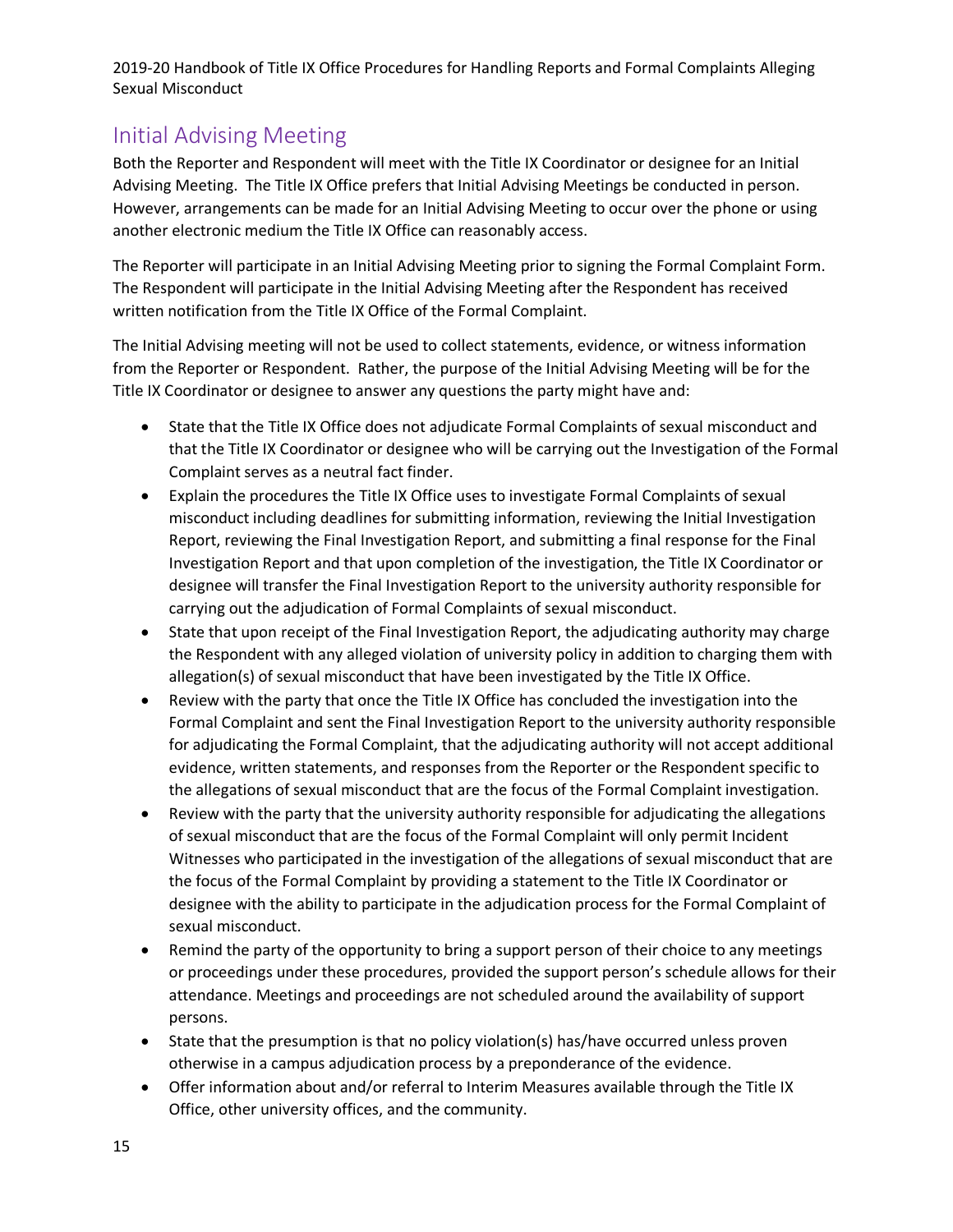- Review the date(s), time(s), and location(s), if known, as well as the nature of the alleged incident(s) of sexual misconduct that is (are) the focus of the Formal Complaint.
- Review the alleged violation(s) under **Policy 1340** that is (are) the focus of the Formal Complaint. If the Respondent is a student, then the alleged violations of J34-100 Sexual Misconduct that are the focus of the Formal Complaint will also be included.
- Review the prohibition against retaliation for parties participating in investigations of Formal Complaints of sexual misconduct.
- Review the parameters of a No Contact Order if one has been or will be put in place.
- Provide instructions for the format(s) in which the Title IX Office is able to receive statements, evidence, and other supporting documentation.
- Schedule a meeting to take place seven days after the Initial Advising Meeting for a Statement Interview to collect the Reporter or Respondent's statement, evidence they wish to submit, and contact information for Incident Witnesses (See Formal Complaint Investigation and Reporter and Respondent Statement Interviews and Statement Submission).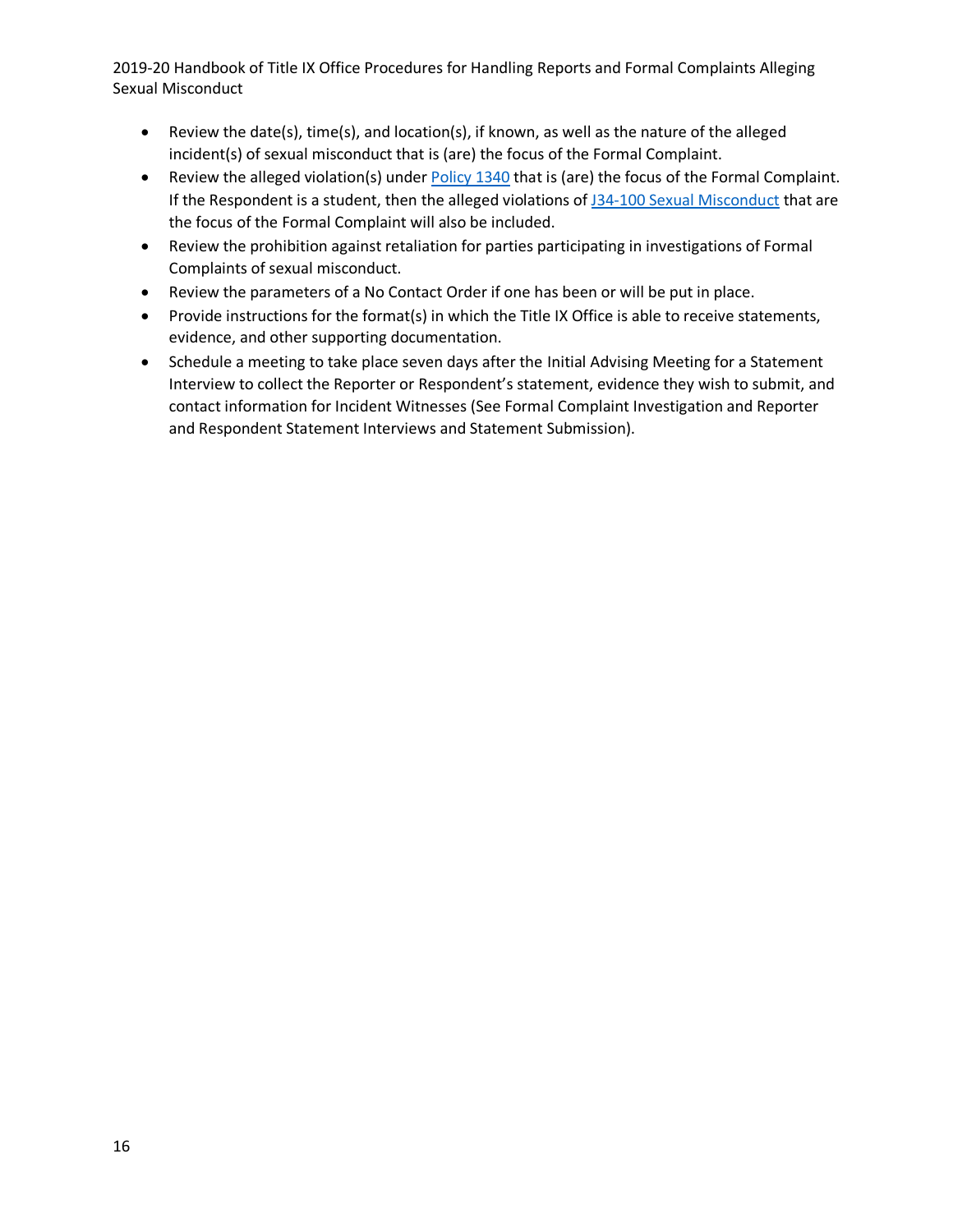# Formal Complaint Investigation

The Title IX Coordinator or designee who is assigned to conduct the investigation of the Formal Complaint will use these procedures for collecting statements and evidence to be included in the Initial Investigation Report and the Final Investigation Report. These procedures include instructions and timeframes for Reporters, Respondents, and Witnesses.

#### Reporter and Respondent Statement Interviews and Statement Submission

Statement Interviews are made available to both the Reporter and Respondent. Statement Interviews are scheduled to take place seven days after the Initial Advising Meeting. The purpose of the Statement Interview is for the Reporter and Respondent to provide any information they would like included for the investigation of the Formal Complaint. This includes any evidence or supporting documentation the party wishes to submit as well as contact information for Incident Witnesses that the Reporter or Respondent would like for the Title IX Coordinator or designee to collect statements from during the investigation.

Contact information for Incident Witnesses should consist of the Incident Witnesses' full first (not nickname) and last name, a phone number where the Incident Witness can be reached, and if the Incident Witness is not a JMU Community Member, an email address for the Incident Witness. If the Reporter or Respondent is also aware of the first initial of the Incident Witnesses' middle name and/or any suffixes (Jr., III, etc.) used by the Incident Witness that will be helpful to the Title IX Coordinator or designee in ensuring they are contacting the right individual. The Title IX Office will obtain the JMU email address of university community members who are named as Incident Witnesses.

The Statement Interview is also the first opportunity for the Reporter and Respondent to share with the Title IX Coordinator or designee their perspective of the incident(s) that is (are) the focus of the investigation of the Formal Complaint. Reporters and Respondents are encouraged to use the Statement Interview to provide as much documentation and information as possible since the next opportunity to do so will not be until the Reporter and Respondent review the Initial Investigation Report.

The Title IX Coordinator or designee will conduct interviews in person. However, arrangements can be made to interview individuals over the phone or through another electronic method the Title IX Office can reasonably access.

For the purpose of the Statement Interview, the Reporter and Respondent may bring with them to the meeting or submit electronically, prior to a Statement Interview conducted over the phone or using another electronic method the Title IX Office can reasonably access, a written account of their perspective of the events that are the focus of the investigation of the Formal Complaint. To submit a written statement electronically, the Reporter or Respondent should send the statement to the Title IX Coordinator or designee directly at the Title IX Coordinator or designee's official JMU email address.

The Title IX Coordinator or designee will also use the Statement Interview to ask questions of the Reporter and Respondent about their experience of the events that are the focus of the investigation of the Formal Complaint. The Reporter and Respondent may choose to answer any questions posed by the Title IX Coordinator or designee or decline to answer any questions. In situations where the Reporter or Respondent also submit a written statement, the written statement will be attached to the statement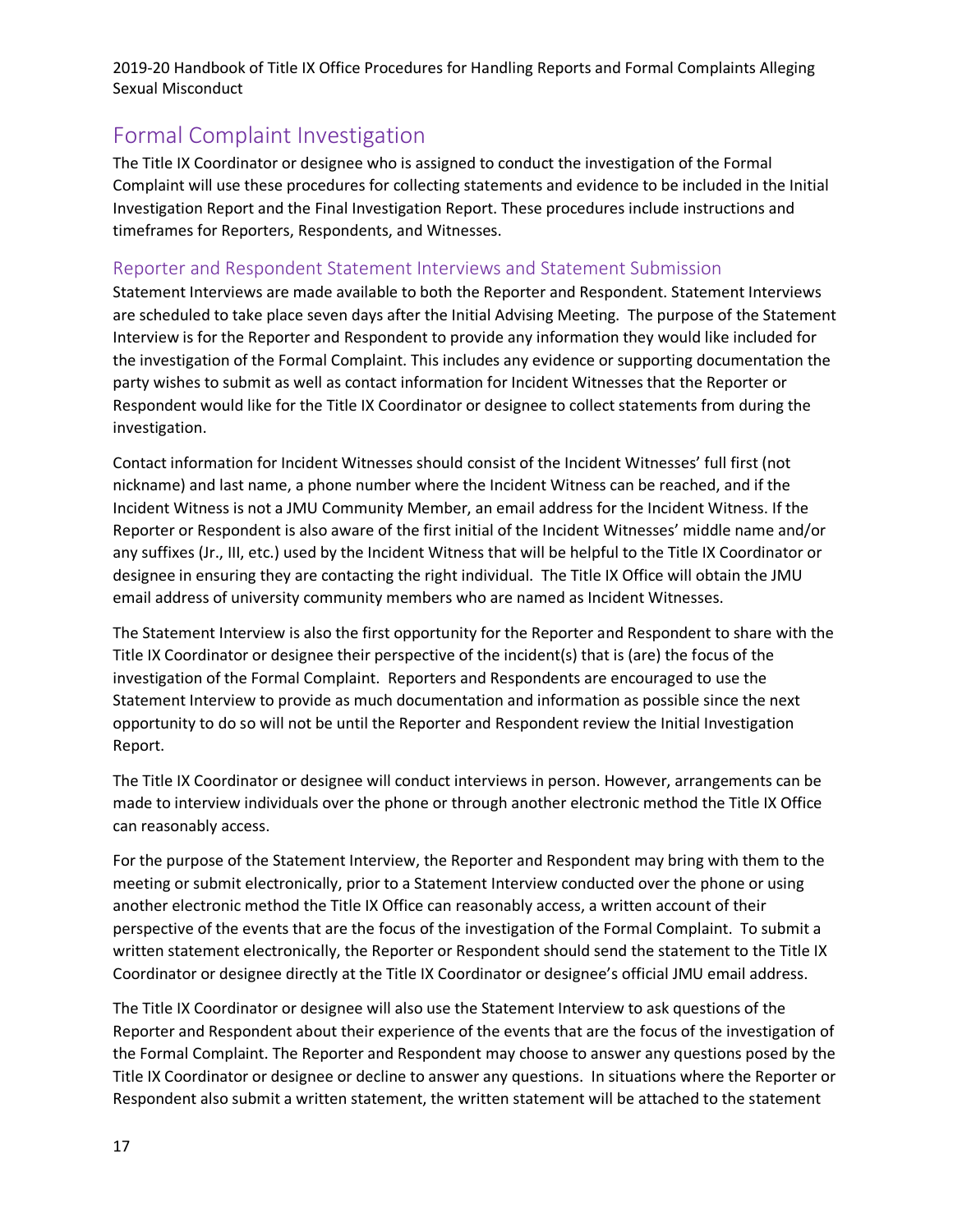the Title IX Coordinator or designee collects from the Statement Interview. Neither party will be given access to the other party's statement during the Statement Interview.

#### Evidence Submission and Collection

The Reporter and Respondent will be provided opportunities to submit evidence related to the allegation(s) of sexual misconduct that is(are) the focus of the Formal Complaint investigation at designated points in the Formal Complaint investigation process. *The first opportunity to submit evidence related to the alleged incident of sexual misconduct that is the focus of the Formal Complaint investigation will occur at the Statement Interview.* The final opportunity to submit evidence related to the allegation(s) of sexual misconduct that is(are) the focus of the Formal Complaint investigation will be five days after the date the Reporter and Respondent review the Initial Investigation Report. The Reporter and Respondent should submit any evidence they wish to include for the Investigation of the alleged incident(s) of sexual misconduct that is (are) the focus of the Formal Complaint investigation directly to the Title IX Coordinator or designee who is conducting the investigation.

Since the focus of the investigation of the Formal Complaint is the alleged incident of sexual misconduct, only evidence relevant to the alleged incident that is the specific focus of the Formal Complaint will be accepted from the Reporter, Respondent, or Incident Witnesses. Character statements and other documentation of general good character will not be accepted.

The Title IX Office does not have a mechanism for compelling individuals or agencies to share documents that may be relevant to the investigation of a Formal Complaint including but not limited to medical reports, educational records, correspondence (either electronic or mailed) that may have taken place between parties involved, surveillance video, police reports, personal texts messages, other electronic communication, pictures, video, etc. Reporters, Respondents, and Incident Witnesses who wish to include any such information will be responsible for obtaining it and submitting it in the timeframe allotted.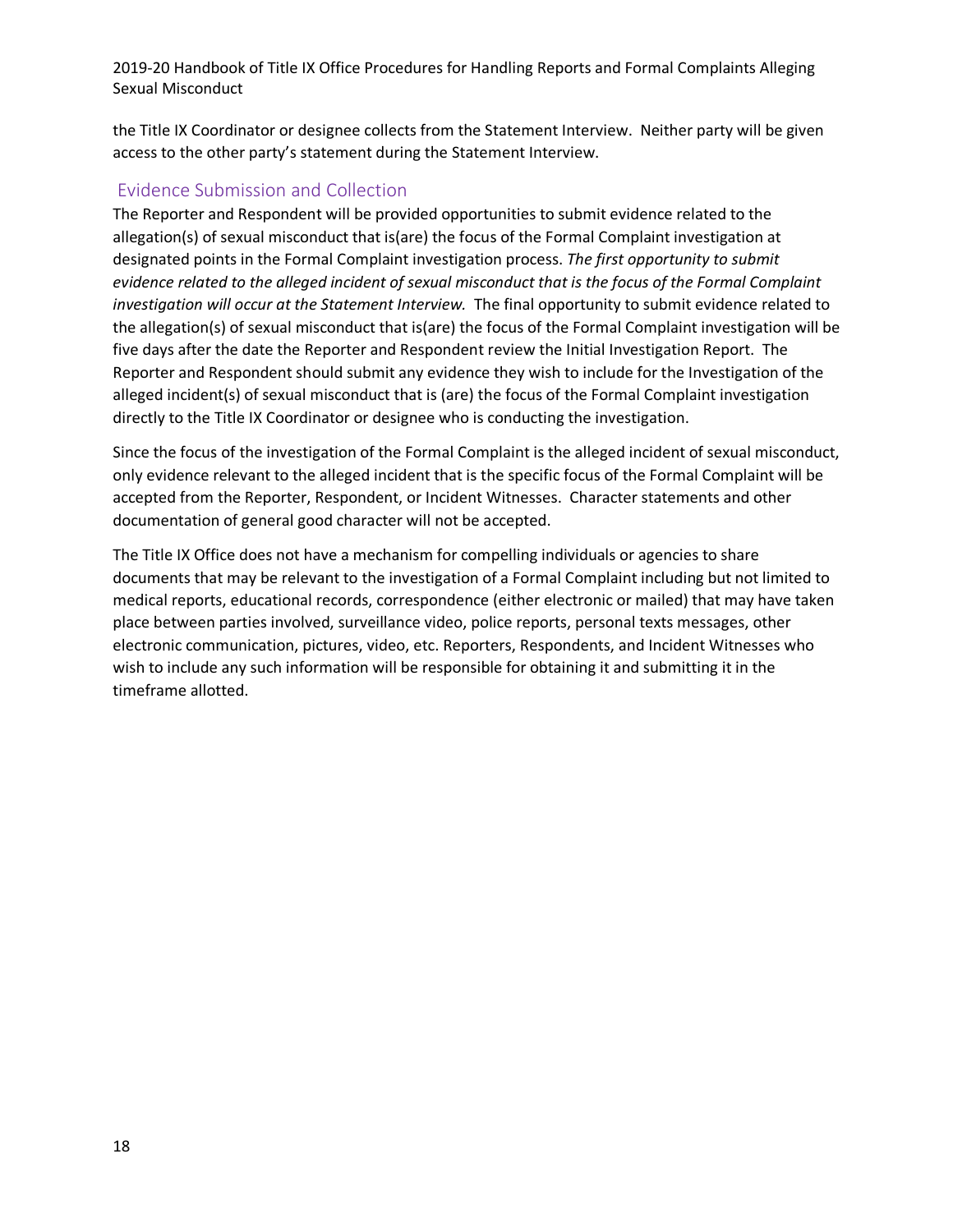#### **Witnesses**

For the purpose of these procedures, an Incident Witness is an individual who has information about the alleged incident(s) that is (are) the focus of the Formal Complaint Investigation. The Title IX Coordinator or designee collects Incident Witness statements and evidence Incident Witnesses wish to submit. The Title IX Coordinator or designee does not interview Character Witnesses, ask questions of Incident Witnesses about character, or receive statements solely about character.

#### Incident Witnesses

Generally, the Title IX Coordinator or designee who is conducting the investigation of the Formal Complaint will identify Incident Witnesses to collect statements from for the investigation of the Formal Complaint. The Reporter and Respondent may also identify Incident Witnesses from whom they would like the Title IX Coordinator or designee to collect statements.

While the Title IX Coordinator or designee will make reasonable attempts to reach out to all potential Incident Witnesses, there is no mechanism for Title IX Office to compel Incident Witnesses to be interviewed. The procedures listed here will be used to notify, collect statements from, and/or interview Incident Witnesses. Interviews with Incident Witnesses can be conducted in person, over the phone, or using another electronic method the Title IX Office can reasonably access.

Retaliation against Incident Witnesses for choosing to participate in the investigation of a Formal Complaint, declining to participate in the investigation of a Formal Complaint, and/or for information Incident Witnesses share in their statements and supporting documentation submitted for an investigation of the Formal Complaint, is prohibited.

#### Procedures for JMU Community Members who are named as Incident Witnesses

The Title IX Coordinator or designee will contact JMU community members who are potential Incident Witnesses via email using the JMU community member's official JMU email address to ask the JMU community member if they wish to provide a statement as an Incident Witness to the Title IX Coordinator or designee. Though the JMU community member who is contacted reserves the right to decide whether or not they wish to participate as an Incident Witness, the JMU community member is required to communicate their decision about whether or not they are going to participate as an Incident Witness to the Title IX Coordinator or designee. Failure to communicate their decision about whether or not to participate as an Incident Witness to the Title IX Coordinator or designee in the manner requested and by the deadline stated in the request may result in referral for disciplinary action to the university authority responsible for addressing non-response to official requests. If the JMU community member is a student, as defined in the JMU Student Handbook, the student may be referred to the Office of Student Accountability and Restorative Practices for an alleged violation of J21-100 Noncompliance.

If the JMU Incident Witness elects to provide a statement, the Title IX Coordinator or designee will schedule a time for seven days from the date the Incident Witness agreed to participate, to interview the Incident Witness and accept any evidence or supporting documentation the Incident Witness wishes to submit. Incident Witnesses must submit any evidence, written statements, and supporting documents directly to the Title IX Coordinator or designee.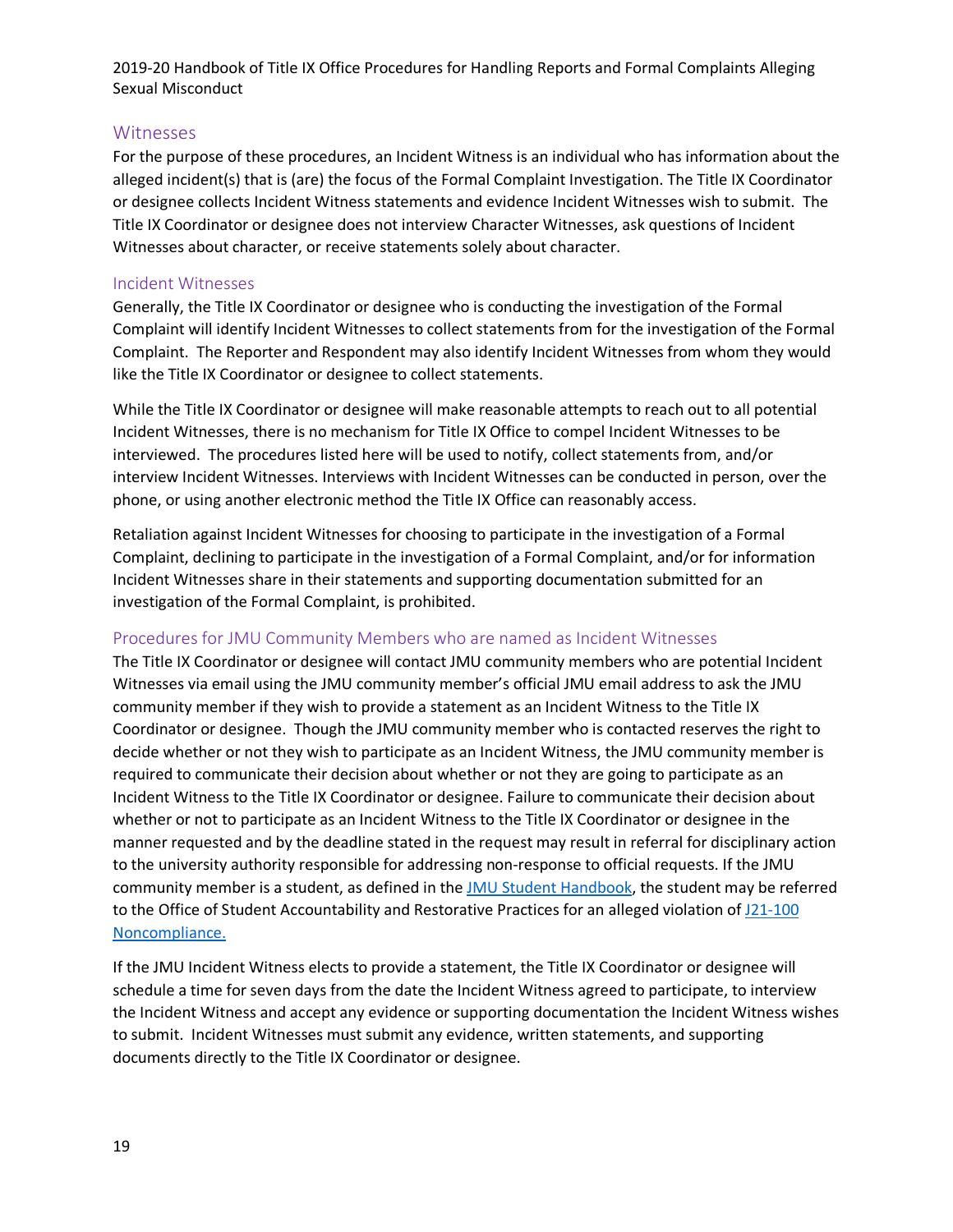#### Procedures for Non-JMU Community Members who are named as Incident Witnesses

The Title IX Coordinator or designee will take reasonable steps to make contact with Incident Witnesses who are not JMU affiliated. The Non-JMU community member Incident Witness will be asked to respond with a decision as to whether or not they would like to participate as an Incident Witness by a deadline stated in the notification. There is no mechanism for the Title IX Coordinator or designee to compel Non-JMU community member Incident Witnesses to respond to any requests. If a Non-JMU affiliated Incident Witness elects to provide a statement, the Title IX Coordinator or designee will schedule a time for seven days from the date the Incident Witness agreed to participate, to interview the Incident Witness and accept any evidence or supporting documentation the Incident Witness wishes to submit. Incident Witnesses must submit any evidence, written statements, and supporting documents directly to the Title IX Coordinator or designee.

#### Incident Witness Statement and Evidence Collection and Submission Procedures

The procedures for accepting statements from Incident Witnesses, conducting Statement Interview meetings, and collecting evidence from Incident witnesses will generally be the same as the procedures used for collecting statements and evidence from the Reporter and Respondent. However, Incident Witnesses are not granted access to the information collected by the Title IX Coordinator or designee for the investigation of the Formal Complaint nor are they provided opportunities to respond to the Initial Investigation Report or Final Investigation Report.

#### Administrative Witnesses

For the purpose of these procedures, an Administrative Witness is defined as an individual who has an official role in receiving and documenting allegations of sexual misconduct including but not limited to, Office of Residence Life staff and law enforcement personnel. The Title IX Coordinator or designee will include the official documentation of the report the Title IX Coordinator or designee receives from an Administrative Witness, if the Administrative Witness is permitted by their agency to submit their report for the investigation of the Formal Complaint conducted by the Title IX Office.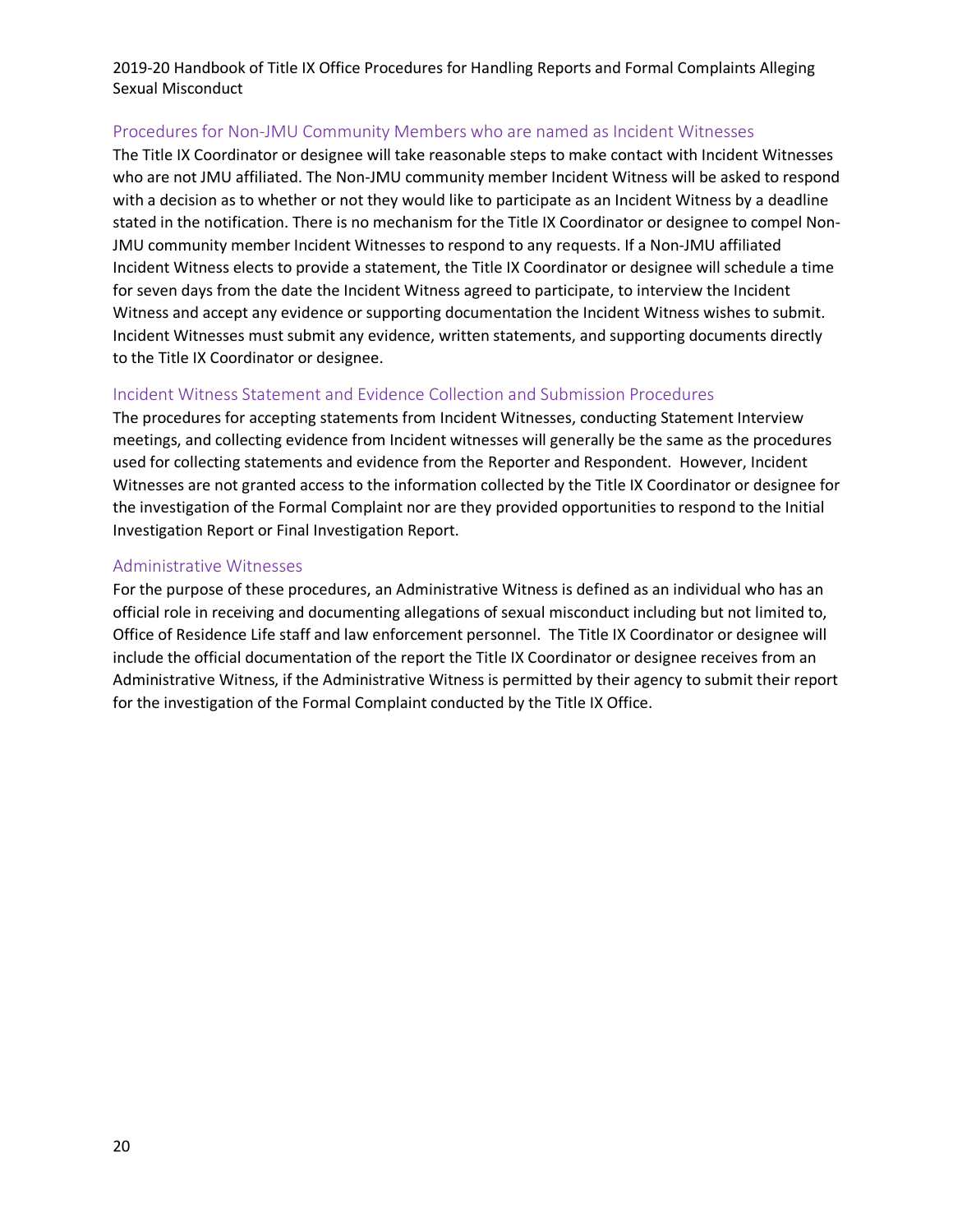# Initial Investigation Report

The Title IX Coordinator or designee will compile all interviews, statements, and evidence submitted and collected to create the Initial Investigation Report. In general, the Title IX Coordinator or designee will have twenty business days from the date the Formal Complaint was initiated to compile the Initial Investigation Report.

The Initial Investigation Report will contain any written statements from the Reporter, Respondent, and Incident Witnesses that were submitted to the Title IX Coordinator or designee either electronically or in person, the statements from any interviews conducted by the Title IX Coordinator or designee, and any evidence submitted by the Reporter, Respondent, and Incident Witnesses. If an Administrative Witness submitted a report to the Title IX Office, their report will be included too.

Upon completion of the Initial Investigation Report, the Reporter and the Respondent will be sent an email notification simultaneously that the Initial Investigation Report is ready for their review. Both parties will be assigned a meeting time by the Title IX Office to review the Initial Investigation Report. The time of the meeting will be **three business days** after the notification is considered received as described in these procedures (See Introduction).

The Reporter and the Respondent will then have **five days** from the date they review the Initial Investigation Report to submit electronically or in person to the Title IX Coordinator or designee any written responses, supporting documents, or additional Incident Witness contact information related to the allegation of sexual misconduct that is the focus of the Formal Complaint investigation to the Title IX Coordinator or designee for inclusion in the Final Investigation Report (see Evidence Submission and Collection and Witnesses).

*Other than providing a written response to the Final Investigation Report this will be the final opportunity for either the Reporter or the Respondent to provide written responses, written statements, evidence, and Incident Witness contact information for the allegation(s) of sexual misconduct that is (are) the focus of the investigation by the Title IX Office of the Formal Complaint.* There will not be another opportunity for either party to provide additional Incident Witnesses contact information or statements or documentation for the allegation(s) of sexual misconduct that are the focus of the investigation by the Title IX Office of the Formal Complaint even if the Formal Complaint and Investigation leads to adjudication through a campus conduct process.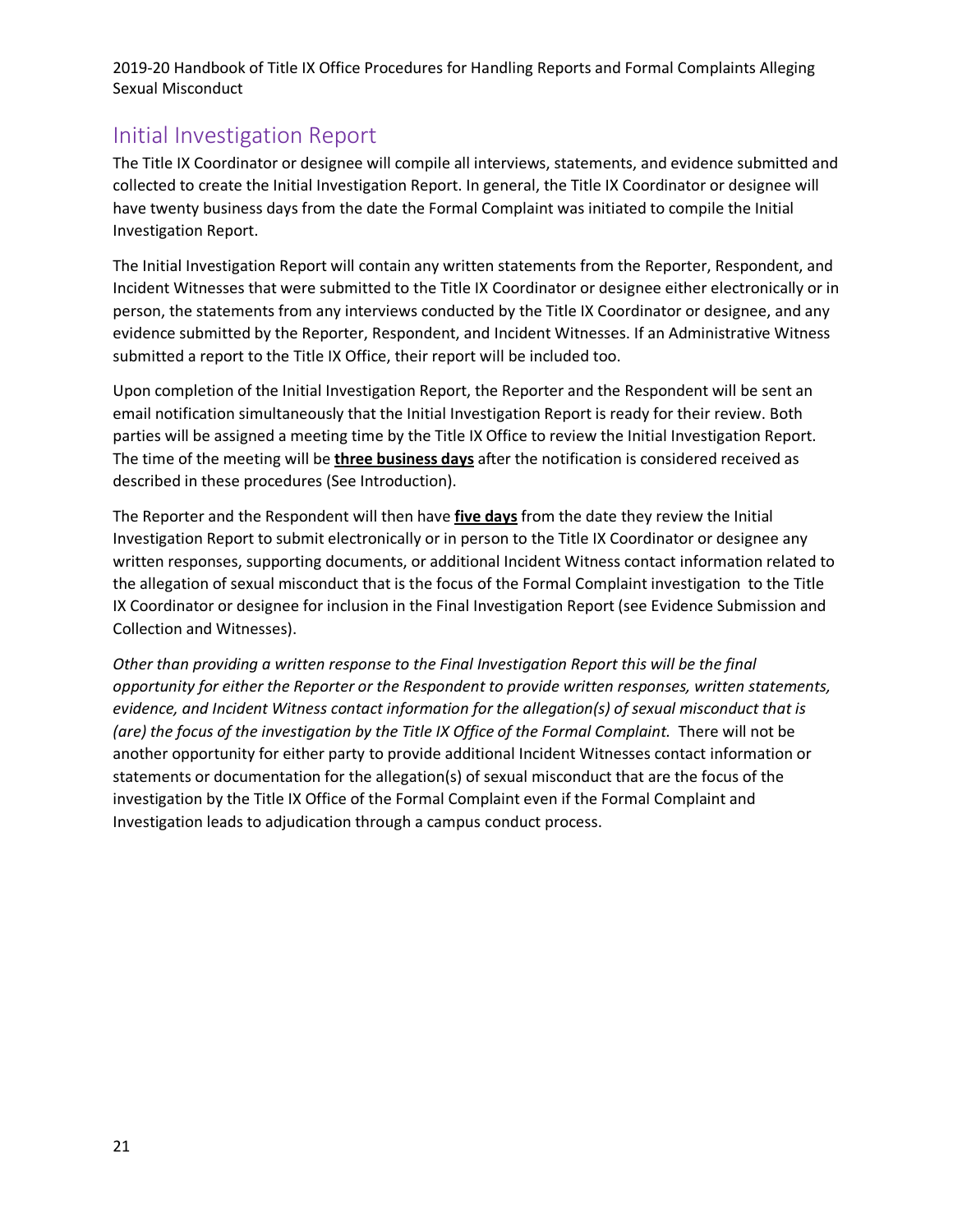# Final Investigation Report

Once the Reporter and Respondent have reviewed the Initial Investigation Report and submitted in person or electronically to the Title IX Coordinator or designee any additional documentation, written statements, and Incident Witness contact information related to the allegation(s) of sexual misconduct that is the focus of the Formal Complaint investigation by the deadline stated, the Title IX Coordinator or designee will have fifteen business days to conduct interviews with Incident Witnesses (see Witnesses), and compile the interviews along with the additional information submitted by the Reporter and Respondent into the Final Investigation Report.

The Final Investigation Report will consist of the Initial Investigation Report and all information collected after the Initial Investigation Report was reviewed by the Reporter and Respondent.

Upon completion of the Final Investigation Report, the Reporter and the Respondent will be sent an email notification simultaneously that the Final Investigation Report is ready for their review. Both parties will be assigned a meeting time by the Title IX Office to review the Final Investigation Report. The time of the meeting will be **three business days** after the notification is considered received as described in these procedures (see Introduction).

The Reporter and Respondent will then have **five days** from the time of their Final Investigation Report review meeting to submit, in person or electronically, to the Title IX Coordinator or designee a written final response. *The final responses submitted by each party by the deadline indicated will be added to the Final Investigation Report.* No final responses will be accepted after the established deadline.

#### Final Response

The final written response may consist of any additional thoughts regarding the alleged incident(s) of sexual misconduct that is(are) the focus of the Formal Complaint and the evidence and statements related to the allegation of sexual misconduct that is the focus of the Formal Complaint submitted for the Final Investigation Report. The parties may attach supporting documentation related to the allegation(s) of sexual misconduct that is (are) the focus of the Formal Complaint to their final written response. The Final Responses received will be included in the Final Investigation Report when transferred to the university authority responsible for the adjudication of the formal complaint.